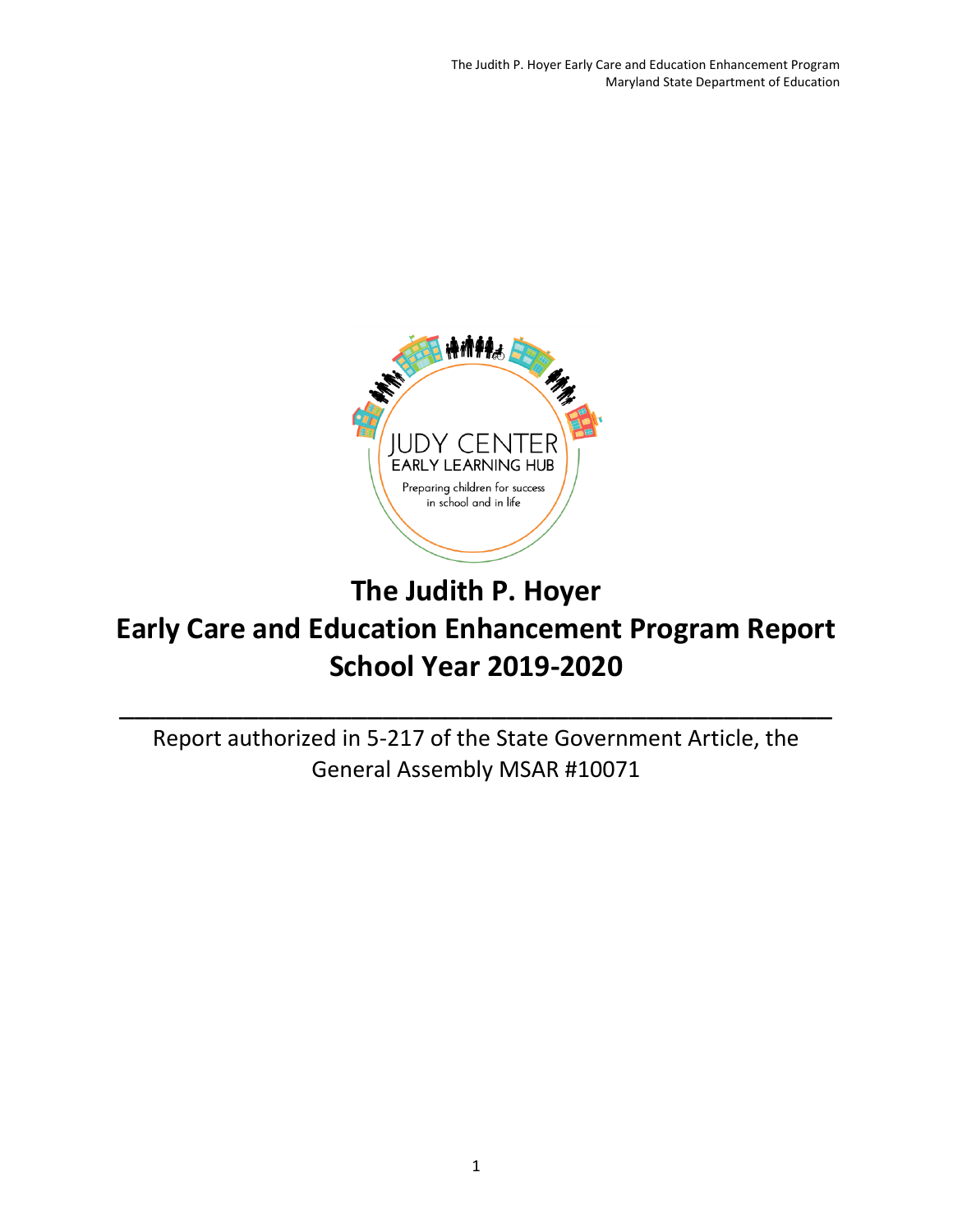#### **Maryland State Board of Education**

**Karen B. Salmon, Ph.D.** *State Superintendent of Schools Secretary-Treasurer, Maryland State Board of Education*

**Clarence C. Crawford** *President, Maryland State Board of Education*

> **Larry Hogan** *Governor*

#### **Steven R. Hicks**

*Assistant State Superintendent Division of Early Childhood* 

#### **Board Members**

Jean C. Halle (Vice President) Shawn D. Bartley, Esq. Gail Bates Charles R. Dashiell, Jr., Esq. Susan J. Getty, Ed.D. Vermelle Greene, Ph.D. Rose Maria Li, MDA, Ph.D. Dr. Joan Mele-McCarthy Rachel L. McCusker Lori Morrow Brigadier General Warner I. Sumpter (Ret.) Holly C. Wilcox, Ph.D. Jason T. Wu

#### **Judith Walker**

*Early Learning Branch Chief, Division of Early Childhood* 

**Amy Beal** *Judy Center Grant Manager, Division of Early Childhood* 

#### **© Maryland State Department of Education 2020** Published October 2020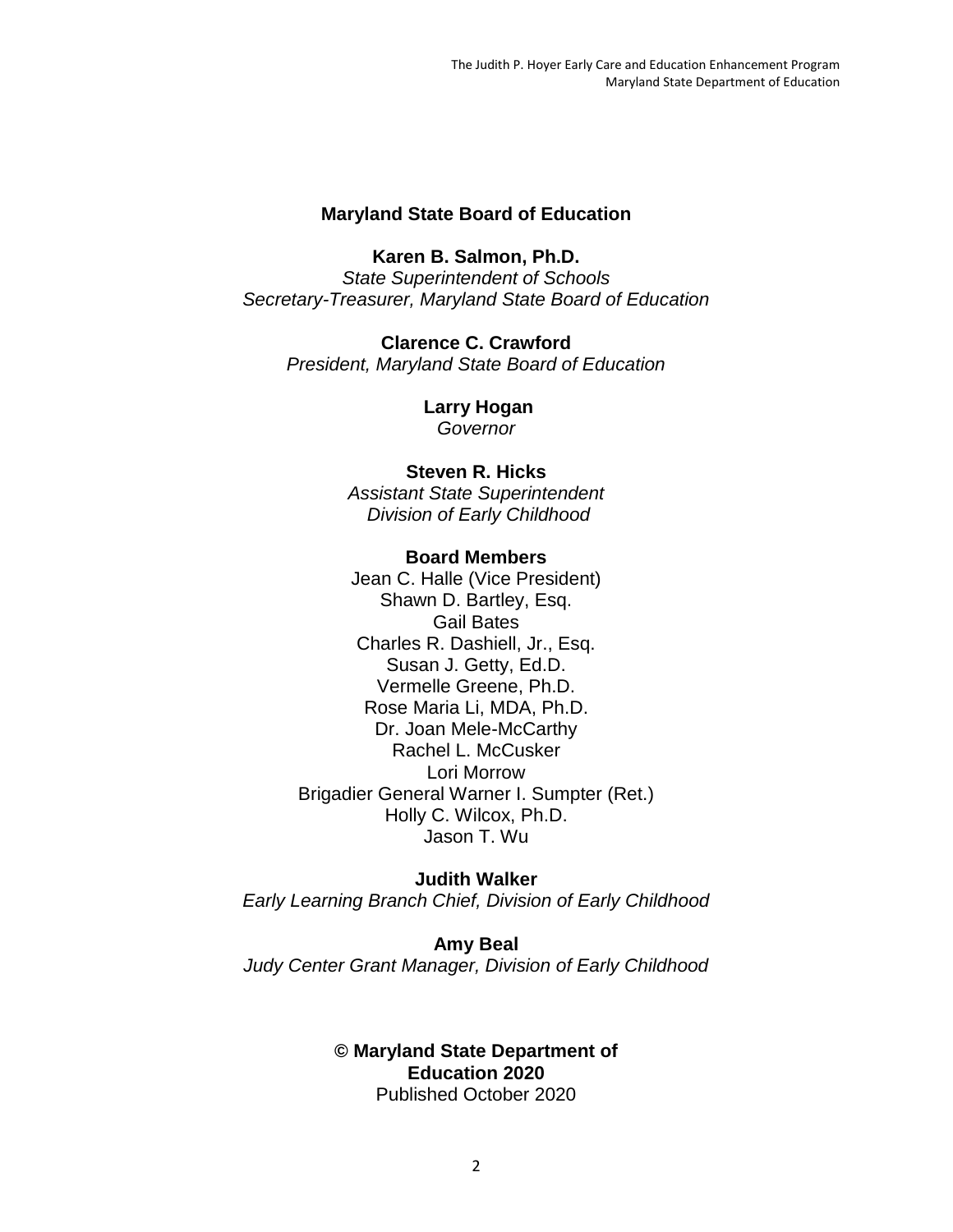# **CONTENTS**

| Introduction                                                                | 4              |
|-----------------------------------------------------------------------------|----------------|
| Principle Number One: Judy Center Early Learning Hubs                       | 5              |
| <b>Judy Center Standards</b>                                                | 6              |
| <b>Community Partnerships</b>                                               | $\overline{7}$ |
| <b>Population Served</b>                                                    | 8              |
| <b>Measuring Success</b>                                                    | 9              |
| <b>Judy Center Impact</b>                                                   | 11             |
| Challenges                                                                  | 14             |
| <b>Future Activities</b>                                                    | 15             |
| Principle Number Two: Kindergarten Assessment                               | 16             |
| Ready for Kindergarten (R4K) System                                         | 17             |
| Kindergarten Readiness Assessment (KRA) Results                             | 18             |
| Principle Number Three: Program Accreditation and Prekindergarten Expansion | 18             |
| <b>Prekindergarten Expansion</b>                                            | 19             |
| <b>High Quality Prekindergarten Program</b>                                 | 20             |
| Appendix A: FY2020 Program Budget                                           | 21             |

The information contained in this annual report reflects the fiscal year period spanning July 1, 2019 to June 30, 2020.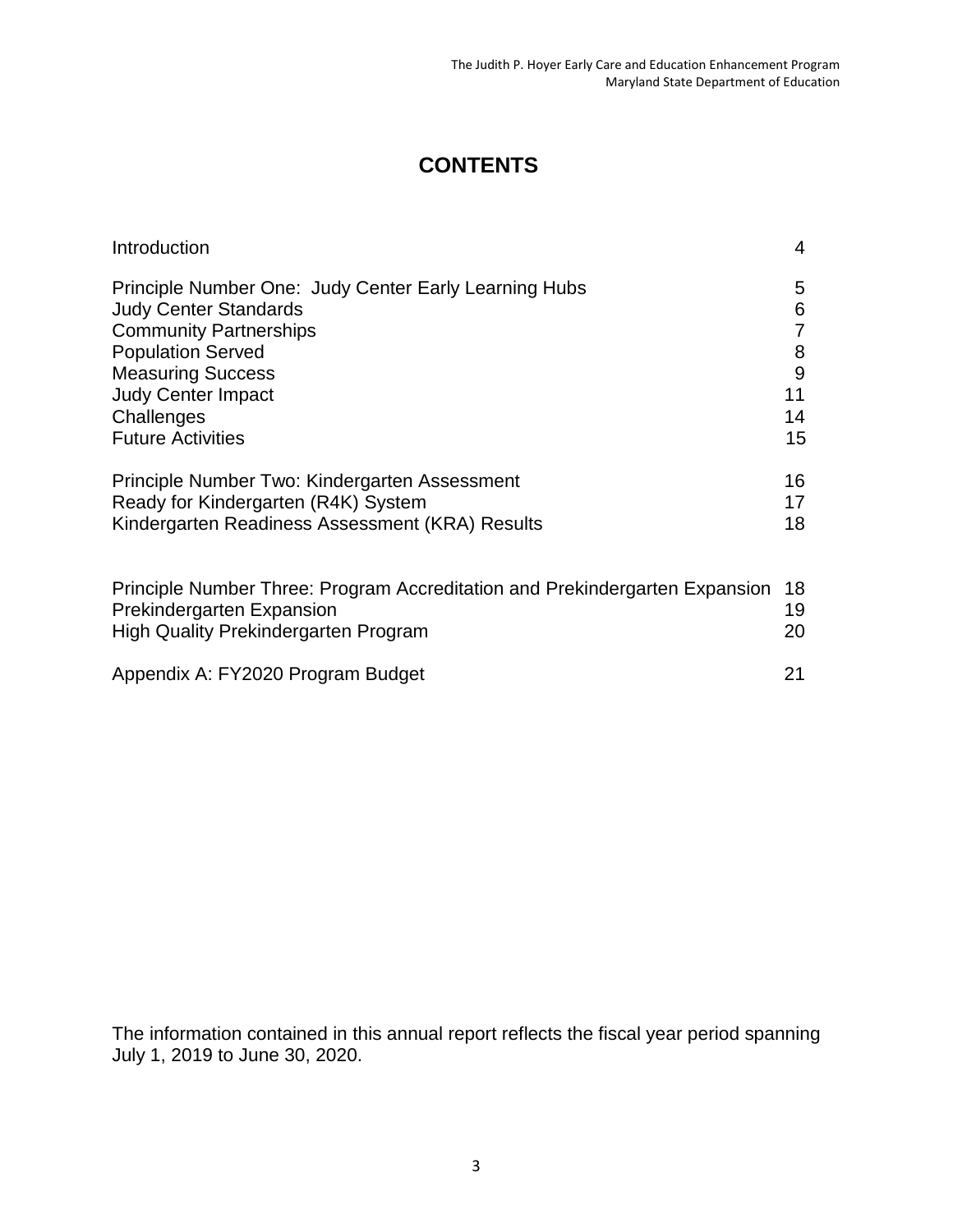# **INTRODUCTION**

As the early education coordinator for Prince George's County Public Schools, Judith P. Hoyer lamented the gaps in available services for low-income families. In the 1990s, she created a central location in Adelphi, Maryland for important early childhood services, thus fostering cooperation of governmental and private agencies around the needs of local families. After her untimely death in 1997, her husband, Congressman Steny Hoyer (D-MD), in partnership with then Governor Parris N. Glendening, led a successful movement to bring her model of collaboration to other areas of Maryland. As a result, the Maryland State Legislature enacted the Judith P. Hoyer Early Child Care and Education Enhancement Program in May of 2000.

That legislation addressed three important principles in Maryland's early childhood care and education programs:

- 1. Judy Centers The need for greater coordination among the providers of early childhood education and support services was essential in focusing the services and resources of the various programs and providers on families with high needs in designated Title I school zones. This type of collaboration provides a greater opportunity for positive outcomes for children and greater school readiness.
- 2. Kindergarten Readiness Assessment (KRA) The need for a uniform assessment of success in early childhood education. This allows the State to better measure progress with some definition of success, and a means to assess that success.
- 3. Program Accreditation and Preschool for All The need to ensure that all preschool age children receive quality care and education by promoting professional development for the early education workforce and accreditation for childcare providers.

It has been nineteen years since the landmark legislation was passed, but these three principles continue to be all-important in early childhood education. In fact, in 2011, funding awarded to Maryland under the Race to the Top-Early Learning Challenge (RTT-ELC) Grant supported the expansion of Judy Center Early Learning Hubs. This report provides a current review of accomplishments and challenges that took place during State Fiscal Year (FY) 2020.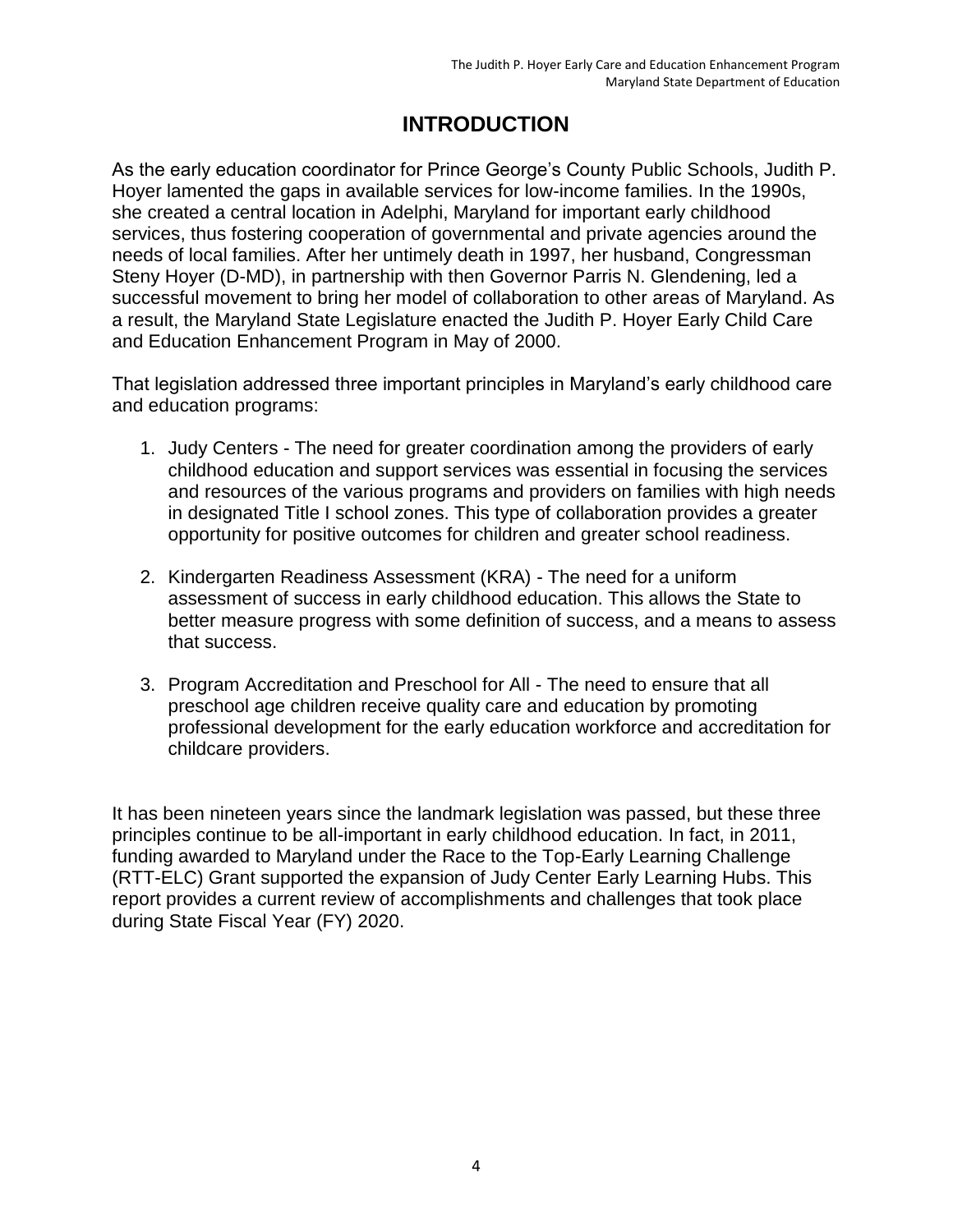## **PRINCLIPLE NUMBER ONE JUDY CENTER EARLY LEARNING HUBS**

#### **HISTORY**

The first Judith P. Hoyer Family Learning Center, which began operations in Prince George's County, served as the model for the rest of the state to follow. Dedicated to the needs of low income families in the local elementary school catchment area, this first Judy Center (although not named as such until after her death) quickly demonstrated the true value of such coordination.

Maryland's legislation took Judy Hoyer's model and financed expansion across the state, offering comprehensive, integrated, full-day and full-year early care and education services. The year 2001, the first year of operation, saw the establishment of thirteen Judy Centers in Allegany, Calvert, Caroline, Charles, Dorchester, Frederick, Kent, Montgomery, Prince George's, Queen Anne's, St. Mary's and Washington counties, and Baltimore City. The following year, eleven more centers were funded in Baltimore, Carroll, Cecil, Charles, Garrett, Howard, Montgomery, Talbot, Wicomico and Worcester counties, and Baltimore City. The number of locations remained unchanged until 2011 when the Judy Center in Anne Arundel County and a third one in Baltimore City opened.

In FY2013, the RTT-ELC Grant provided funding for a second Judy Center in Prince George's County and a fourth site in Baltimore City. FY2014 resulted in the growth of more Judy Centers through diverse funding streams. First, a Judy Center in Harford County opened with state funding. Secondly, through a collaboration of the Baltimore Community Foundation, Baltimore City Public Schools and the MSDE, the first Judy Center funded by a public-private partnership in Baltimore City was established. Also of note, in FY2014, the passage of the Maryland Prekindergarten Expansion Act of 2014 (Senate Bill 332) ensured the addition of three more Judy Centers in FY2015 – an additional one in both Garrett and Caroline counties and a first-time Judy Center in Somerset County. This expansion completed the State's mission to have at least one Judy Center in each of the twenty-four jurisdictions. Also in FY2015, the public-private partnership with the Baltimore Community Foundation resulted in two more Judy Centers in Baltimore City. Since then, the Baltimore Community Foundation has helped to fund six additional Judy Centers in Baltimore.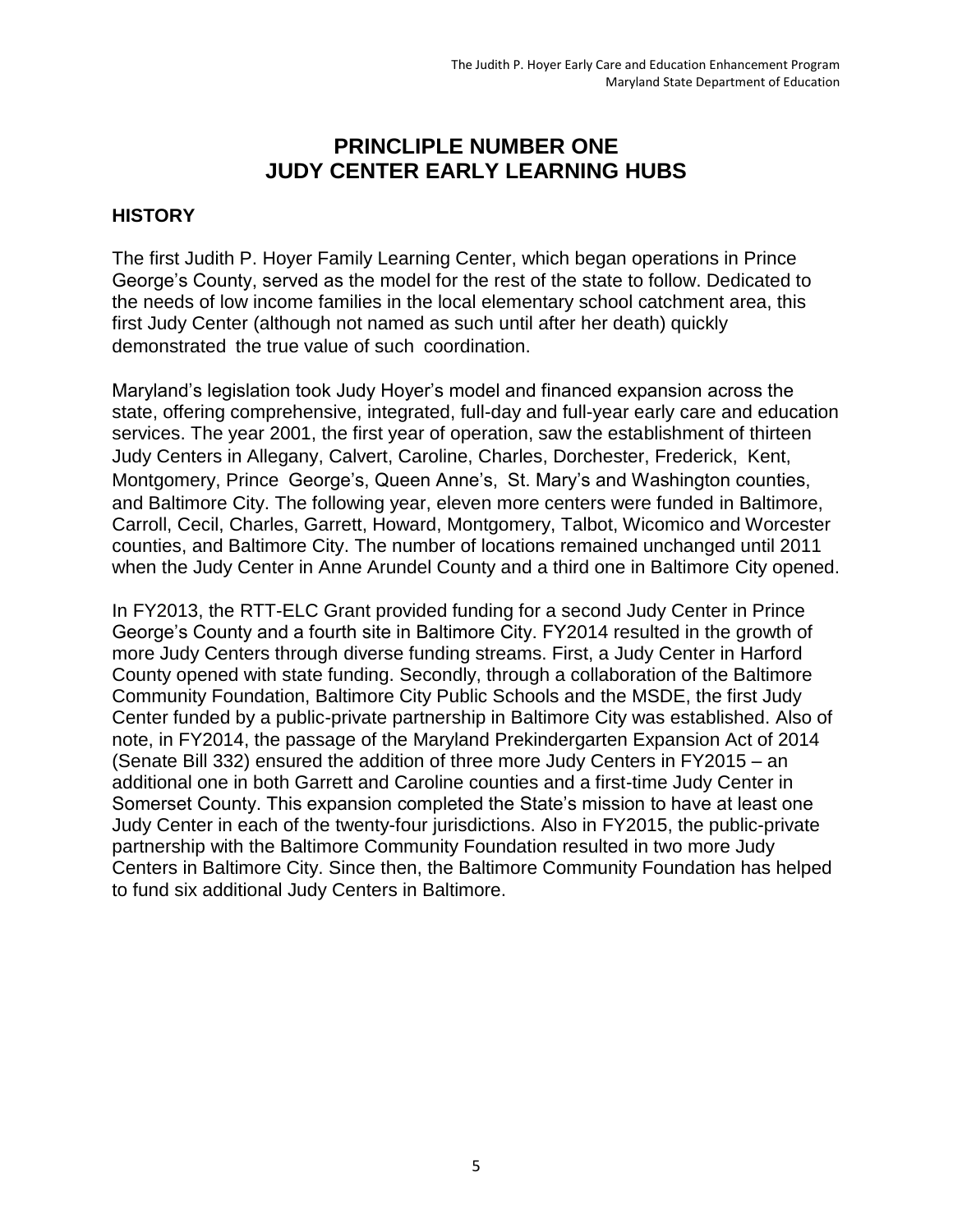

Chart 1: Number of Judy Center Early Learning Hubs from FY 2001-2020.

### **JUDY CENTER STANDARDS**

All Judy Centers are required to meet the following twelve (12) Component Standards deemed essential to the positive impact on children's school readiness.

I. Full Day/Full Year: Judy Centers collaborate with child care and other high quality early education care agencies to ensure families receive care and services year round.

II. Meals: Children and families are provided meals not only during the school day but during school breaks, weekends, and after school hours.

III. Case Management: Case management is a process at the Judy Center that includes referrals to agencies, intakes with families, needs assessments, developmental screenings, home visiting, follow up and active case review.

IV. Integration of Early Education Services: There are curriculum enhancement activities including transition strategies and activities for children and families across all programs, including prekindergarten, kindergarten, Head Start and child care, as well as children entering formal programs for the first time.

V. Family Engagement: The Judy Center models a two generation approach in regards to family engagement centering on the family's ability to participate in and support their child's learning. This approach follows Maryland's Early Childhood Family Engagement Framework.

VI. Early Identification: All children ages birth through five years, regardless of abilities, have access to all programs and services in least restrictive environments. There is an outreach plan in place to identify all children ages birth through five years of age who live in the designated Judy Center school zones. Once identified, the Judy Center implements many different levels of engagement to work with the family to meet their needs and ensure the child will enter school ready to learn.

VII. Children with Disabilities: Children with disabilities and their families are fully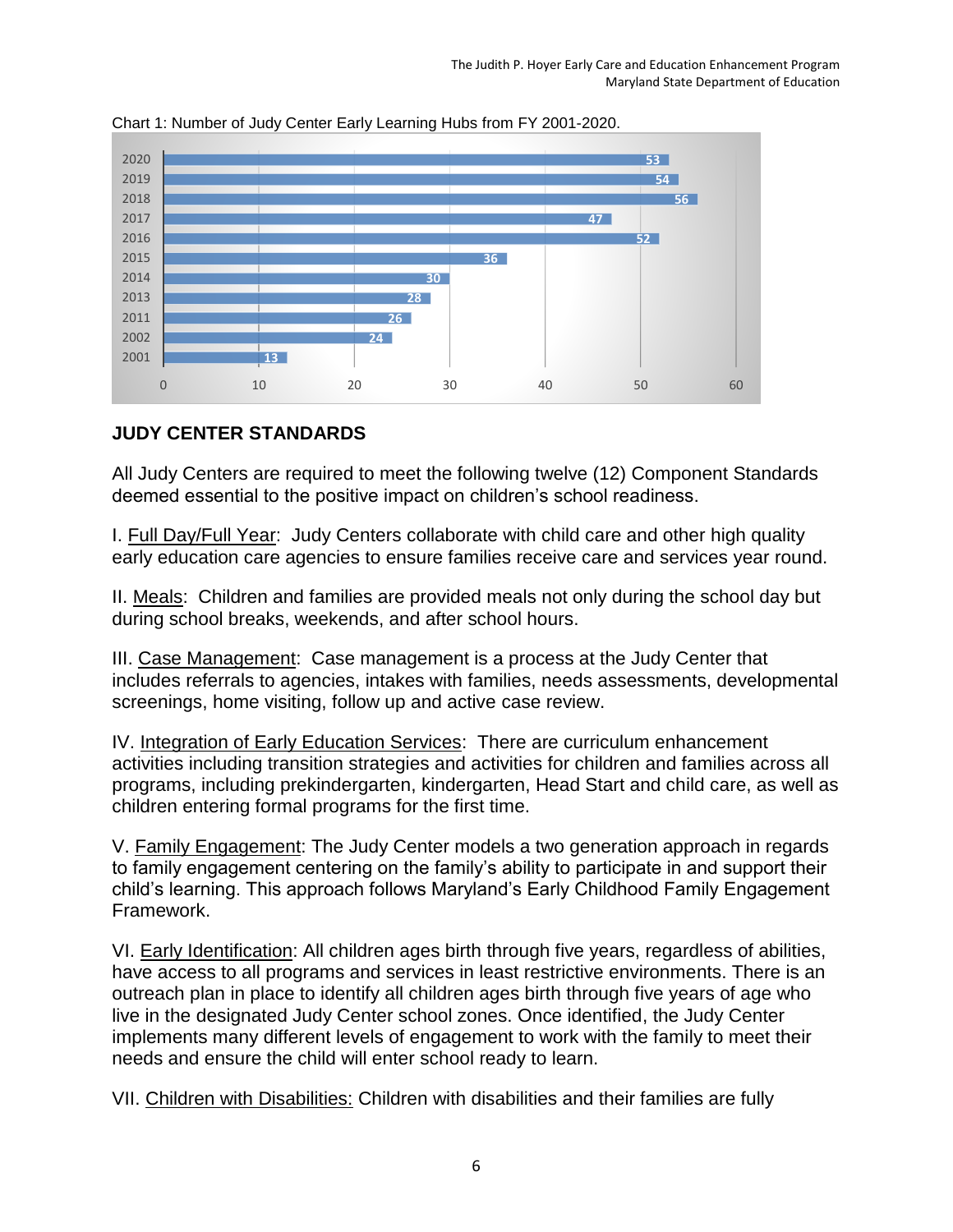included in all of the services as part of the Individualized Education Program (IEP) and Individualized Family Service Plan (IFSP), including family support and involvement, service coordination, full-day/full-year services, and prekindergarten.

VIII. Health Related Services: Judy Centers ensure that children are referred for dental, vision and hearing screenings when appropriate; mental health assessments and referrals when appropriate; and physical growth and nutritional assessments, including referrals to the Women, Infants, and Children (WIC) and local health departments if warranted. Additionally, Judy Centers work to ensure that all families have access to health care insurance.

IX. Professional Development: Professional development to address various program needs and community trends is offered to all members of the Judy Center Partnership, including programs such as kindergarten, prekindergarten, Head Start, and early education and care providers.

X. Adult Education and Career Services: Parents are encouraged to pursue their own education to allow them to enter the workforce and better support their children. Judy Centers partner with local colleges and universities for a continuum of higher education opportunities for parents, including career planning, coursework, enrollment in trade programs, or transition plans for those entering or returning to college.

XI. Accreditation: All early care and education programs for children in the Judy Center Partnerships must be accredited or pursuing accreditation. This helps to ensure that children and families have access to high quality education programs.

XII. Partnerships: The Judy Center Partnership is actively engaged and is consistently and frequently involved in the school readiness mission of the Judy Center. As a recognizable member of the communities they serve as well as a leader in early childhood development, Judy Centers are represented on the State and Local Early Childhood Advisory Councils and support the missions of its partners by participating in their work in the community.

## **COMMUNITY PARTNERSHIPS**

Judy Centers are primarily located in Title I schools and support children birth through kindergarten in the catchment area. Most of the work of the Judy Centers is accomplished through its partnerships. The partnerships reflect Judy Hoyer's vision of how professionals collaborate to deliver a wide spectrum of early childhood education programs and family support services for children and families. Judy Centers are required to include the following in their partnership:

- public kindergarten and prekindergarten
- **Early Intervention and preschool special education programs in the school** catchment area,
- Head Start/Early Head Start programs in the school catchment area, and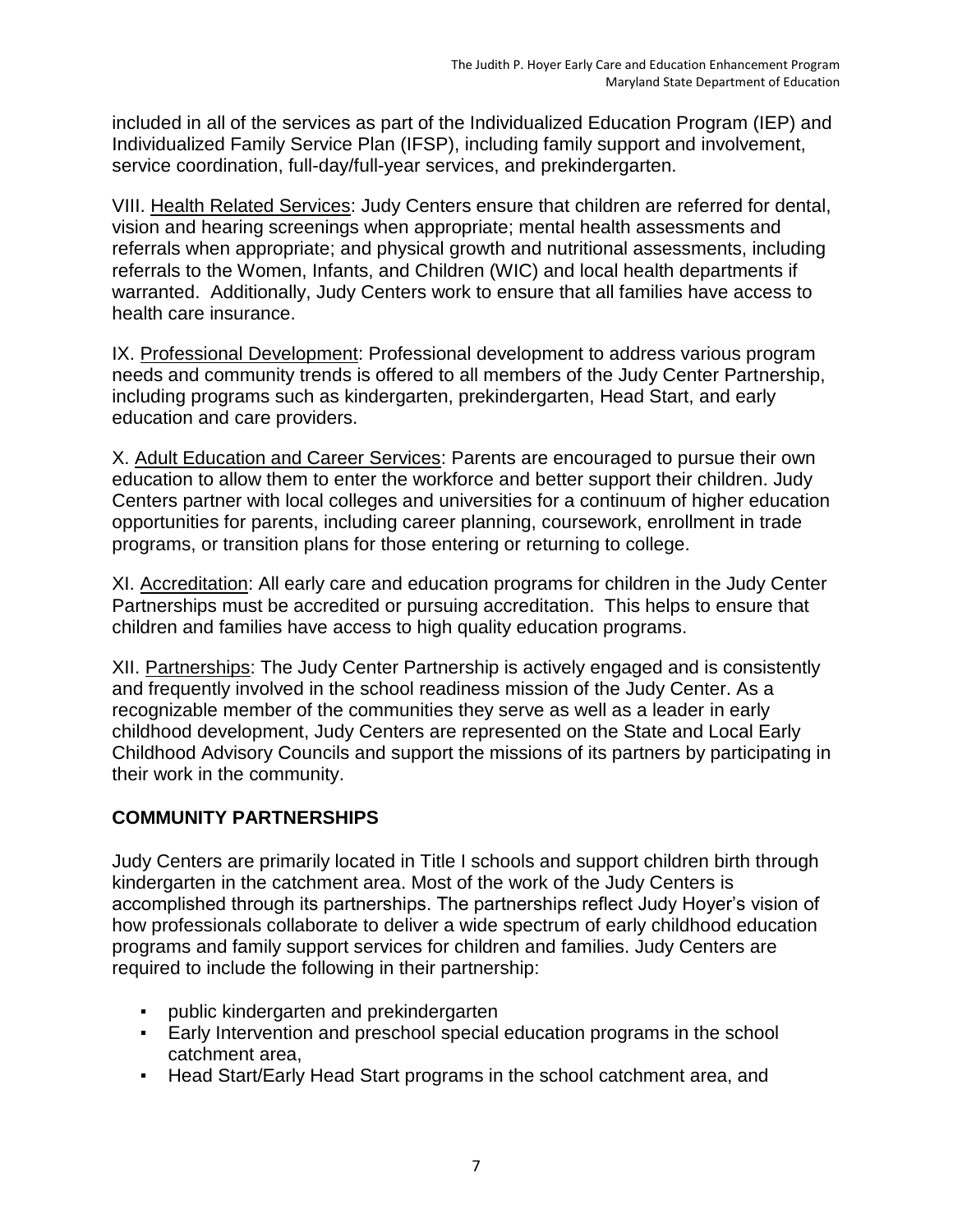▪ licensed/registered and accredited child care providers, including faith-based child care, family child care, and center-based child care programs

Judy Centers enter into Memoranda of Understanding (MOU) with community agencies and organizations that are critical to meeting the needs of families. Judy Centers have a variety of partners that allow them to meet the needs of families in unique and creative ways, including,

- partnering with local barbers and stylists to offer free back to school haircuts;
- partnering with local libraries and various community agencies to provide books and school supplies;
- partnering with health departments and medical clinics to offer free vaccinations and health care services at a lower cost. or on a sliding scale; and
- providing essential nutritional information and activities for children and adults through a partnership with the University of Maryland Extension.

The number of partners varies across Judy Centers depending upon population density and the number of agencies, organizations and businesses available in the area. Partnerships may include thirty or more agencies and organizations and with no set limit for participation per organization, it is not unusual to see large numbers of participants representing different departments within an organization, involved with Judy Centers. Partnership meetings occur frequently to accomplish the work as quickly and as effectively as possible. Each partner plays a key role in decision-making and goal setting. Figure 1 below illustrates how the Judy Centers are an integral piece to Maryland's early childhood system and help to connect all major early childhood stakeholders at the state and local levels.



Figure 1: Judy Center Early Learning Hubs collaborate at all levels of the community and government.

## **POPULATION SERVED**

In FY2020, there were 53 Judy Center Early Learning Hubs that served 16,463 children (ranging in age from birth through kindergarten) across Maryland. The chart below describes the demographic data of the families served by the Judy Centers.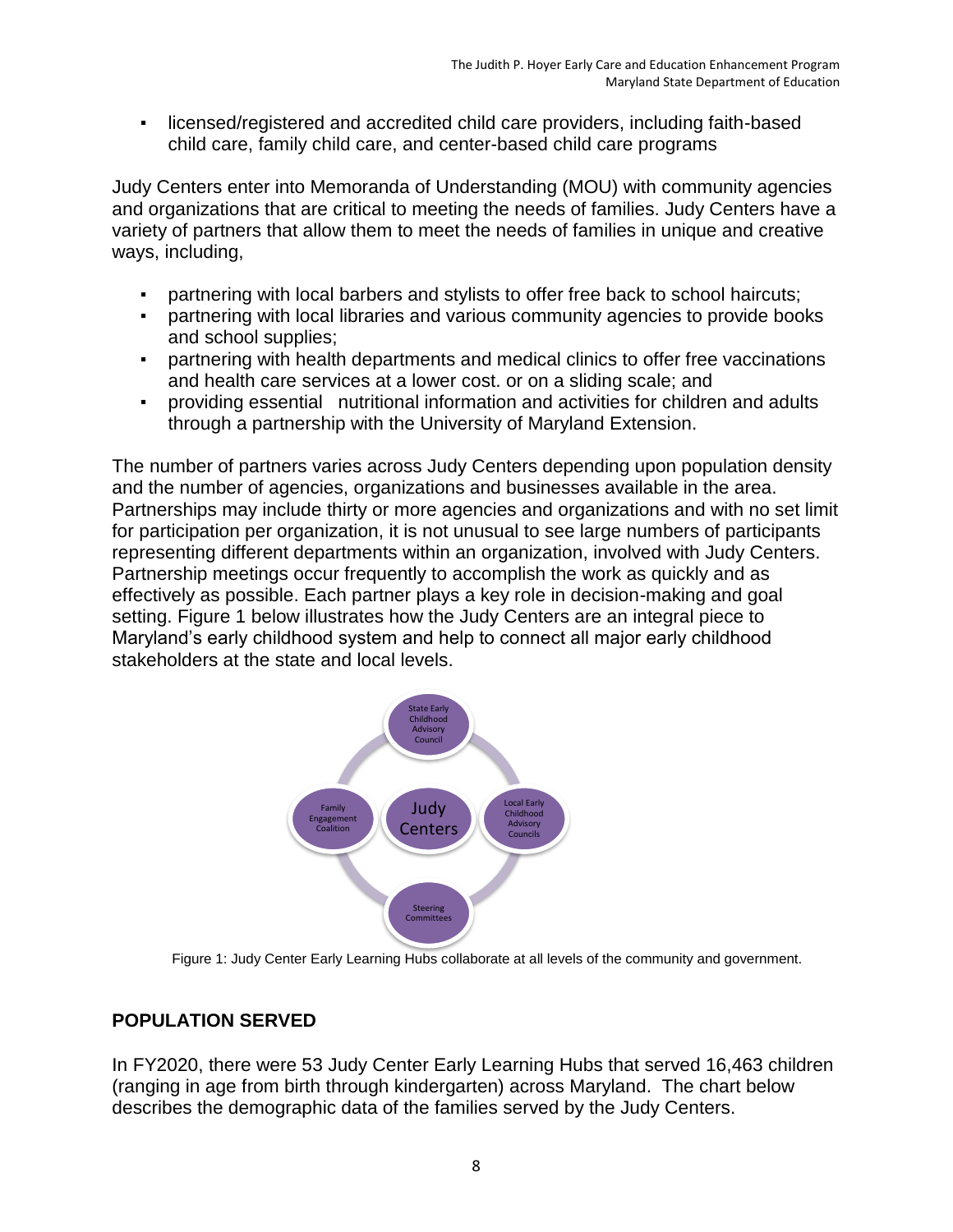

Chart 2: Demographic Data of the Families and Children Served by the Judy Center Early Learning Hubs

### **MEASURING SUCCESS**

In Fall 2014, Maryland introduced Ready for Kindergarten (R4K), Maryland's Early Childhood Comprehensive Assessment System to align with the State's more rigorous Maryland College and Career-Ready Standards (MCCRS). R4K is a developmentally appropriate assessment system for young children that builds upon the success of the Maryland Model for School Readiness (MMSR) which was the statewide assessment tool in use from 2001 to 2013. Fall 2019 was the sixth year the new assessment was used and is referred to as the Kindergarten Readiness Assessment (KRA). An overview of KRA results from all Judy Centers is compiled each year.

Fall 2014 KRA data demonstrated impressive results when comparing the school readiness results of entering kindergartners who had at least one year of Judy Center experience with their kindergarten peers who did not have the advantage of the Judy Center experience. Fall 2014 data showed that 41% of children with Judy Center experience prior to entering kindergarten were Demonstrating Readiness for school compared to 36% of the children who entered kindergarten at Judy Center schools without prior experience. Forty-seven percent of the state's kindergartners were Demonstrating Readiness. Interestingly, in Fall 2015, the percentage of children demonstrating readiness for kindergarten who had prior Judy Center experience slightly decreased as did the percentage of Maryland's kindergartners at large while the percentage of children demonstrating readiness who did not have Judy Center experience increased. Forty percent of both Judy Center groups were Demonstrating Readiness while 45% of the state's kindergartners were Demonstrating Readiness. However, fall 2016 and 2017 showed impressive results again as the data illustrates that children with Judy Center experience made gains in school readiness scores, increasing from 42% Demonstrating Readiness to 45% Demonstrating Readiness.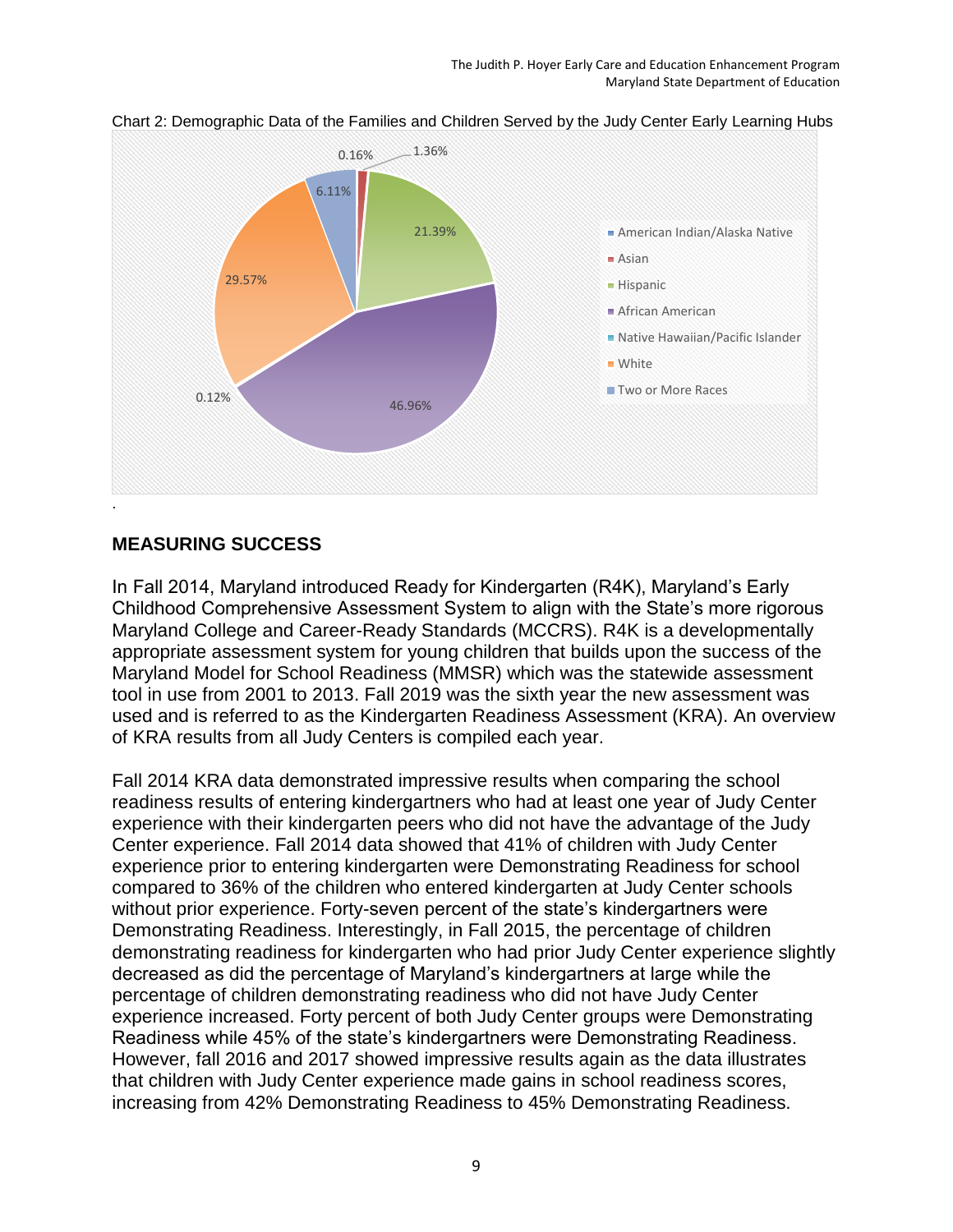Maryland kindergartners overall also made gains moving from 41% in 2016 to 45% in 2017, while children without Judy Center experience demonstrated 33% in 2016 and 34% in 2017. Gains were demonstrated again in the fall of 2018 when 49% of children with Judy Center experience were ready for kindergarten compared to only 34% of children without Judy Center experience. Statewide, 47% of children were ready for kindergarten. In the fall of 2019, the percent of children demonstrating readiness decreased by 4 percentage points (to 45%), while the kindergarten readiness without Judy Center experience decreased by 5 percentage points (to 29%). This in line with the overall 4 percentage point decrease in readiness for students in Title I schools with Judy Centers from fall 2018 to fall 2019.



Chart 3: Percentage of Kindergartens Demonstrating School Readiness on the KRA from FY 2014-2019

*Note: Data is weighted due to administering of KRA sampling at schools. Note: JC-0 refers to entering kindergartners without Judy Center experiences prior to kindergarten. JC-1 refers to entering kindergartners who received Judy Center services prior to kindergarten.* 

As Judy Centers are located primarily in Title I schools, it is important to note that there is a much larger proportion of Judy Center children who are at-risk and may receive special services. These services include, but are not limited to, free and reduced-price meals, special education or early intervention services, and/or language support for children who are English Learners.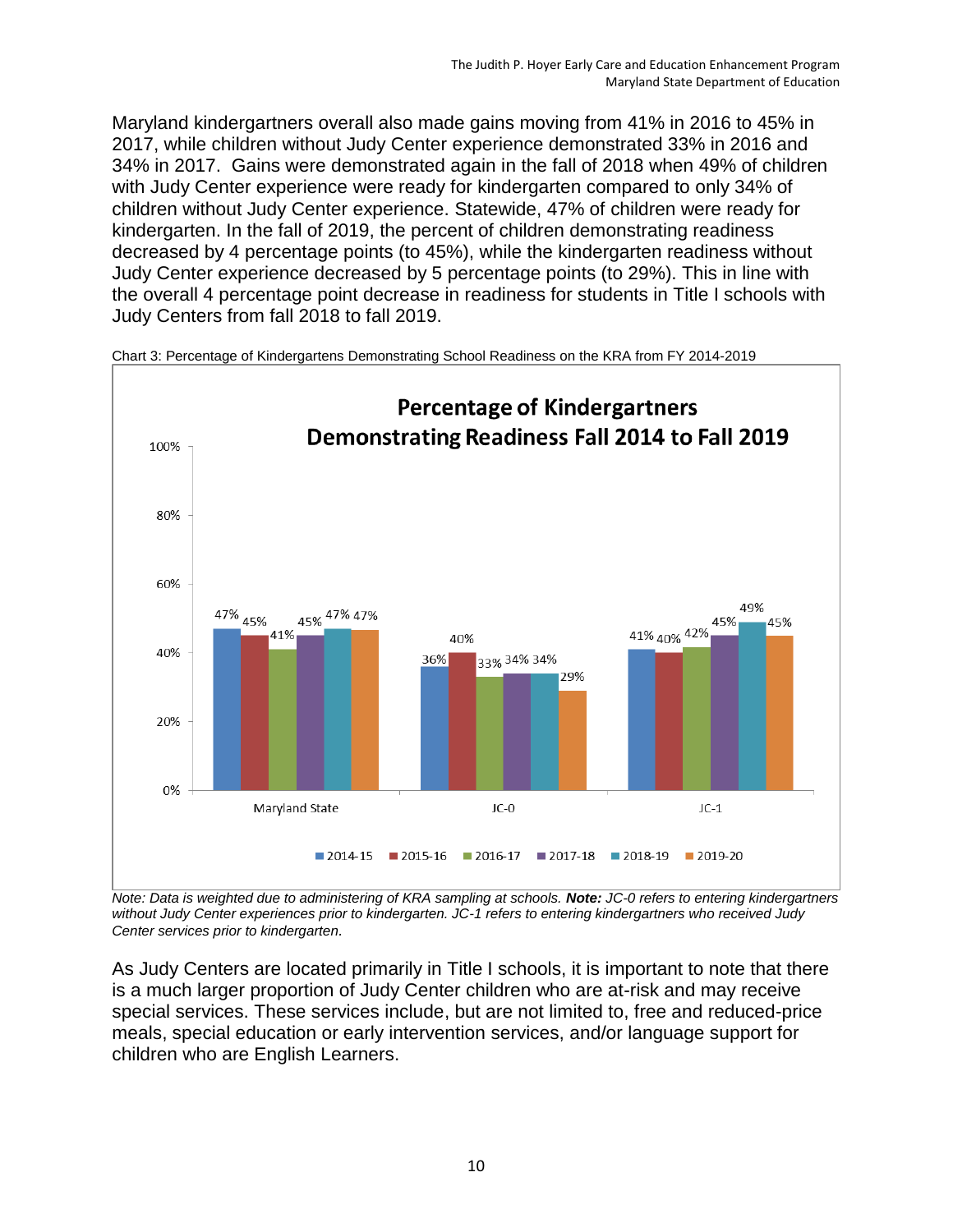

Chart 4: Kindergarteners Demonstrating School Readiness in school years 2017-19

*Note: Data is weighted due to administering of KRA as sampling in some schools.*

### **JUDY CENTER IMPACT**

Statistics are not the only way to measure outcomes. Family engagement is at the heart of the Judy Center mission. To effectively engage families, Judy Center staff must establish relationships with their families. When programs and families work in partnership together, the impact of the Judy Centers is immeasurable. Below are a few examples from select Judy Centers.

#### **Wicomico Judy Center**

The Wicomico County Judy Center Early Learning Hub maintains great participation with their in-person engagement activities. Due to the global pandemic, the Wicomico County Judy Center was forced to convert highly successful in-person programs to a completely virtual platform. The Summer Enrichment Program was the first program to be executed virtually for Wicomico County.

The goal for the virtual summer program was to assist in preventing summer learning loss, promote readiness for children entering prekindergarten, promote readiness for children entering Kindergarten, and to provide support to families with children birth-age 5. The Wicomico County Judy Center knew that the summer program would look different in 2020. The Judy Center staff, alongside teachers and Early Childhood Coaches from Wicomico County Public Schools, developed a plan and model to use for virtual interaction. The patience and creativity of the team truly made the virtual transition nearly seamless for families.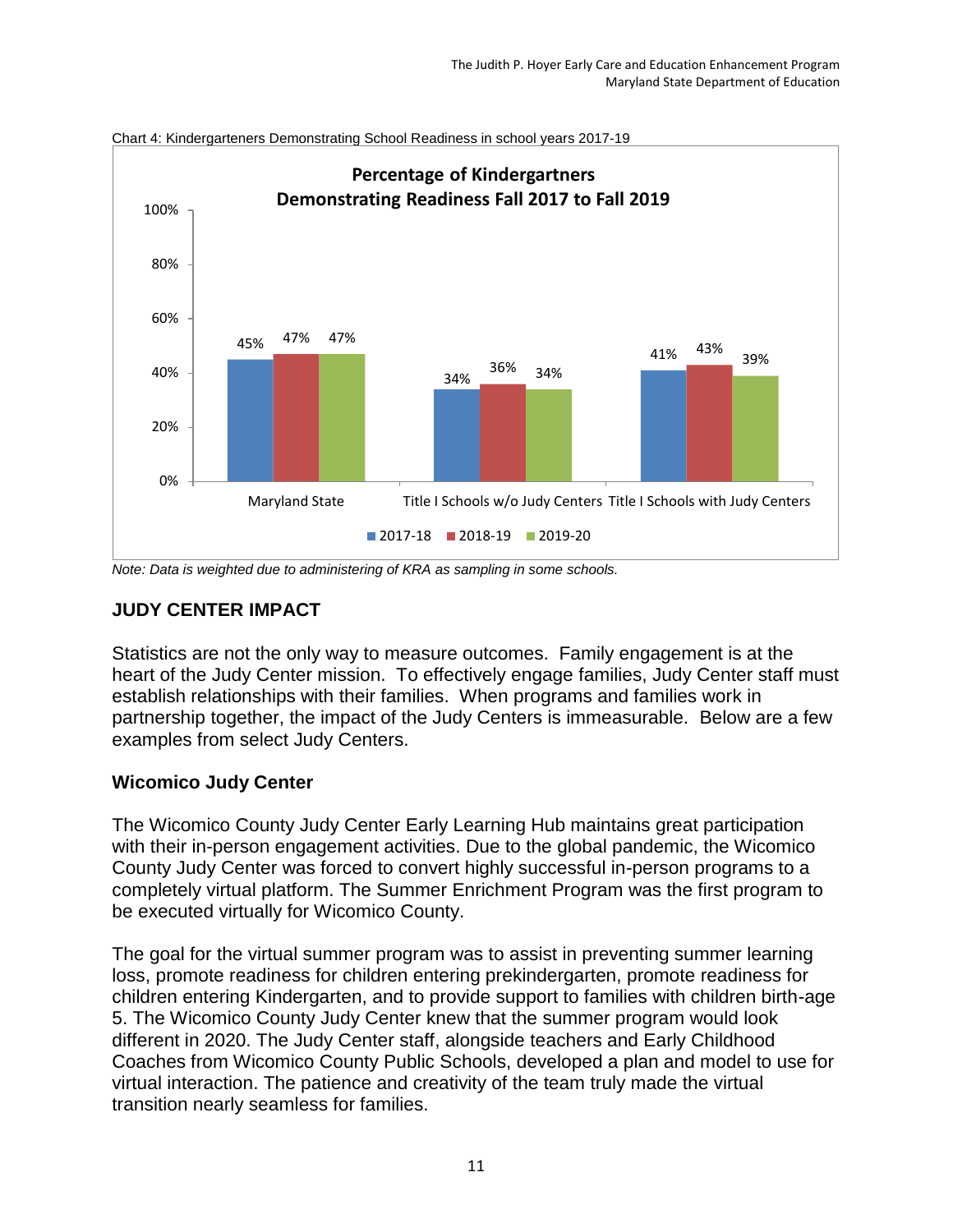During the 4-week summer program, 60 families and 5 childcare programs registered to either join live sessions or work at their own pace with the interactive Google site. The Wicomico County Judy Center Summer Program Google site mirrored the live interactive lessons each week. Each week brought a new theme as well as alignment with the Maryland College and Career Ready Standards. In addition to the interactive lessons, the Google site also highlighted free virtual field trips, Zumbini videos created by Shore Grace Family Wellness, and Music Therapy sessions with Chesapeake Music Therapy. Guest speakers from the Wicomico County Public Library and the Wicomico County Health Department joined different live sessions to speak to families about important topics.

Each child was given a transition backpack filled with learning resources and supplies to use during the summer or throughout the school year. Social Emotional kits and educational supplies were purchased and distributed as giveaways for families and childcare programs that participated. A pre- and post-survey was requested from participants and staff. This ensured an evaluation of the program as well as the knowledge to better support families and staff. The Wicomico County Judy Center Virtual Summer Program was an amazing hands-on learning experience.

"My daughter participated alongside her daycare provider and I did the Google Slides activities and was excited to be able to participate in a Zoom with her to see all of the fun she has been talking about! It is evident just how much dedication, care and planning has been put forth by all of the amazing educators for the Judy Center Summer Program and we wholeheartedly thank each of you for your time, creativity and flexibility in creating this virtual program for all. This has been a great way to practice what virtual Kindergarten will look like in the fall with both my child, daycare provider and myself trying to figure out the best way to support such a young learner virtually. We also thank you for the personalized Google Slides for name practice as well as for the other Google Slides for the week for continued skill reinforcement; I also wanted to add that there were a few Nearpod assignments on the website that my daughter truly loved and wanted more of, I think she preferred these at times because it was easier for her finger to move the pieces than on Google Slides with her finger/laptop mouse navigating but with practice and support she was able to overcome this with the Google Slides and it also gave her the exposure to Google Slides for the fall. We truly could not thank you all enough for this opportunity to learn and have fun this summer! Very engaging and extremely well organized with the weekly materials, slides and emails as well as holding the daycare provider evening meetings to provide support and expanding this program for the community, I could not say enough wonderful things about this program--my daughter is so sad it is already coming to an end! Time sure does fly when you are having fun!! Kudos to the entire team for such a job well done!!" - Wicomico County Judy Center Virtual Summer Program Parent

#### **Montgomery County Gaithersburg Judy Center**

The programs and supports for families have not wavered during the pandemic; in fact they have gained strength. Virtual Play and Learn classes are offered five days a week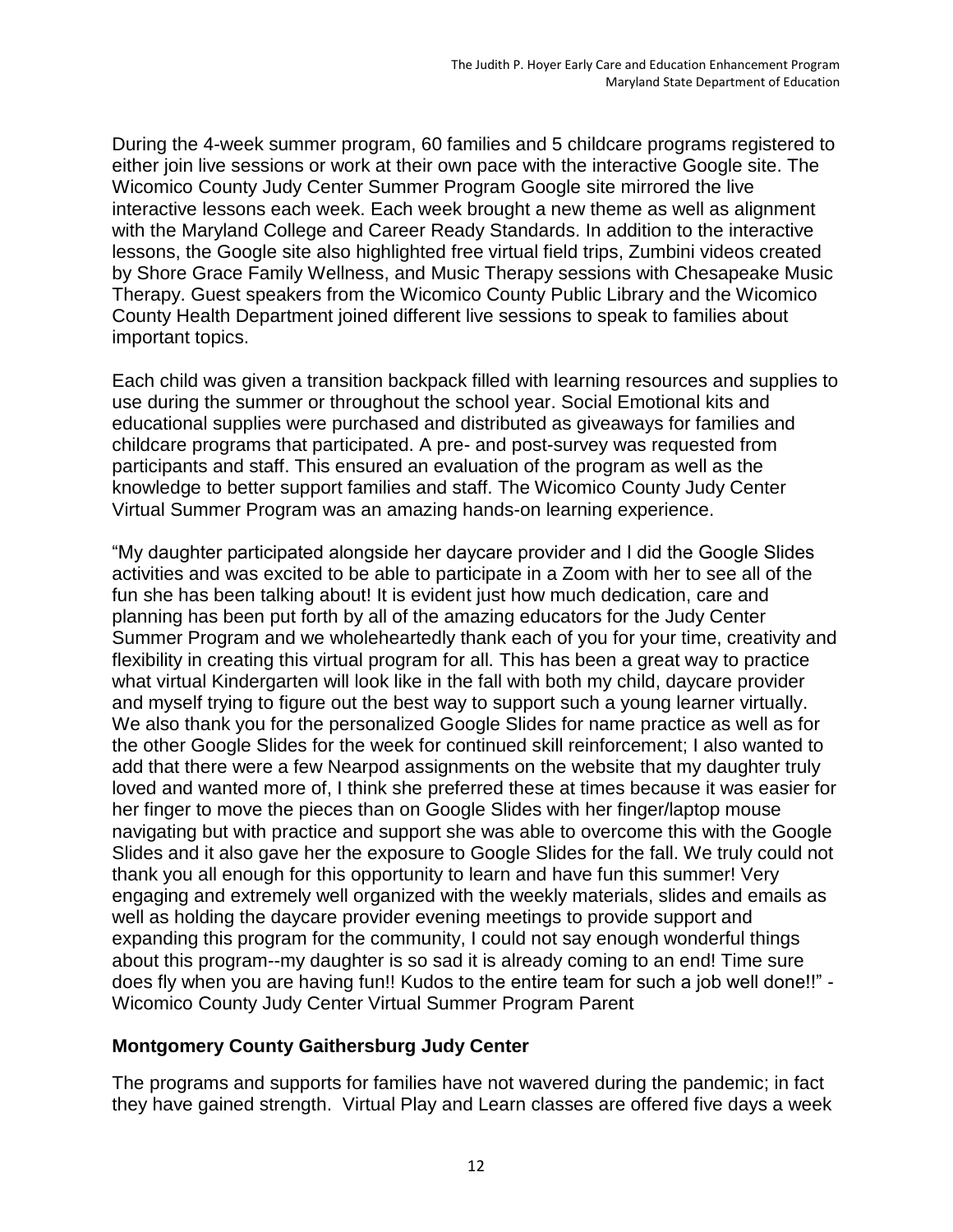with a Monday or Wednesday Zoom session which includes movement/dancing, stories, activities, and guest speakers. A box with all the materials needed for fifteen days of learning activities is provided to families each month. Videos are posted daily on the Google site for families to view movement, stories, and directions for the four days without Zoom sessions. We provide service for more than 65 families with children under four in these programs, families may also sign up for special virtual events such as cooking classes, Apple Pie Night, Game Night, Trips to the Baltimore Aquarium, Nutrition Lessons from University of Maryland Extension SnapEd, JumpBunch classes, Soccer Shots classes, Montgomery County Infants and Toddlers Program information sessions, and Child Find Information sessions. These same extra virtual events are offered to prekindergarten and kindergarten families keeping calendars filled with morning, afternoon, and evening events. Through these events, the development of lasting relationships is the key to creating a trusting and supportive environment for the families.

It takes a village to provide the caring and dedicated environment at the Judy Center. The partnerships with Good Shepherd Lutheran Preschool, Georgetown Hill Early School, Village Montessori, and Academy Child Development Center provide food, clothing, and activity bag donations to families. Working with Montgomery College and the Gilchrist Center, we have parents participating in English as a Second Language (ESL) and technology classes to pursue personal educational goals. PNC Grow Up Great program volunteers support the evening events and conduct tutoring sessions with prekindergarten and kindergarten students. These partnerships continue to expand each year, allowing the staff to provide more resources and supports which ultimately empowers families to help their children be ready for school and life.

#### **Charles County Judy Center**

At the beginning of the 2019-2020 school year, the Judy Center formed a new partnership with the Southern Maryland Food Bank. The partnership consisted of weekly snack sacks that were sent home with children for the weekend. The purpose of these bags was to ensure that there are healthy snack choices in the home over the weekend and during school breaks. In addition to the snack sacks, families could also receive a weekend pantry bag, which provides items for a meal or two in an emergency. The Southern Maryland Food Bank welcomed as many referrals to this program as needed and was incredibly helpful in making the process smooth and effective.

The Judy Center has had a long-standing partnership with the Infants and Toddlers Program. In August of 2019, the Judy Center was able to enhance the partnership by offering their program the ability to use the classroom space two times per week to hold Infant and Toddler learning groups for children with IEPs. The Judy Center staff also invited some of the Judy Center playgroup children to participate in those groups as typically developing peer models. The parents of the peer models remained on site and served as parent volunteers in the school. Their duties included material prep for teachers and some served as reading buddies for children in grades kindergarten to fifth grade.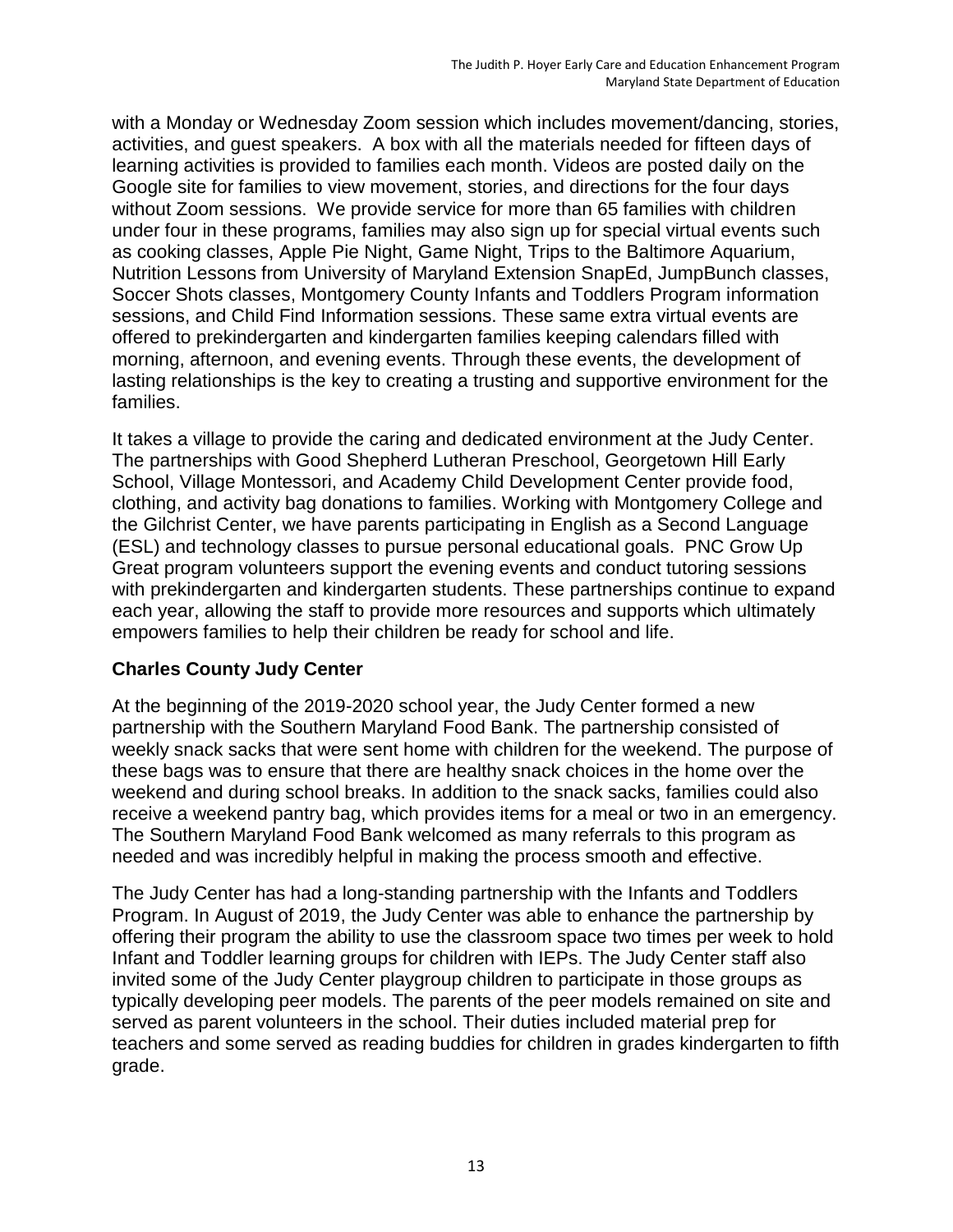A playgroup specifically for families with children ages 6 months-24 months old called TAP (toddlers and parents) Café was formed. This group was incredibly successful. It was structured around play and led by the Infant and Toddler teachers. Parents had the opportunity to engage in purposeful play with their babies, learn routine songs and movement to promote physical and language development, and gain the ability to consult with professionals on their child's overall development. The community partners were invited to attend TAP café once a month to provide useful information for the families. Some of the guests included the Department of Health, a physical therapist who presented infant/toddler massage techniques, and Maryland Coalition of Families with information on children's mental health resources.

Unfortunately the Judy Center experienced an unprecedented school shut down due to the COVID-19 pandemic. During the shutdown, The Judy Center had to quickly reinvent a way to interact and serve the families. During the spring of 2020, the Judy Center began offering virtual My Gym and dance classes in order to promote physical development. The Judy Center also offered evening virtual parent workshops on how to balance work, home, and school life during a pandemic. As a follow up, the Judy Center held evening virtual coffee connection sessions where parents had a place to talk about what they were experiencing during COVID and the opportunity to connect with other parents who were experiencing similar things. During the coffee connections, the Judy Center presented information and resources on topics that parents requested

The COVID-19 pandemic has certainly had a huge impact on the Judy Center, the families that it serves, and it has posed many challenges. The participation continues to increase and the staff is making steady referrals to the valuable community partners. The technological advances are one of the positive effects of the pandemic and ones that the Judy Center will continue to use in the future. Even though the Judy Center has made great strides in the virtual world, the Judy Center is looking forward to having the children and families back in person.

#### **CHALLENGES**

The end of FY2020 was challenging due to the COVID-19 pandemic. While schools and Judy Centers closed their physical doors for the remainder of the 2019-2020 school year, the Judy Center work carried on. Judy Centers found ways to serve their communities in creative ways such as implementing virtual playgroups, social distancing food and diaper giveaways, no contact drop offs to homes for supplies, and providing protective equipment to families. Preparing for the uncertainty is challenging. Prior to the pandemic, the challenges facing the Judy Centers were increasing in complexity, such as addressing mental health concerns, suspension and expulsion rates, and early identification for special needs. These factors make outreach efforts even more important so that vulnerable children and families are identified earlier and receive an intense level of services over a longer period of time to increase school readiness. These challenges will continue and will likely become greater as the effects of the pandemic become clearer.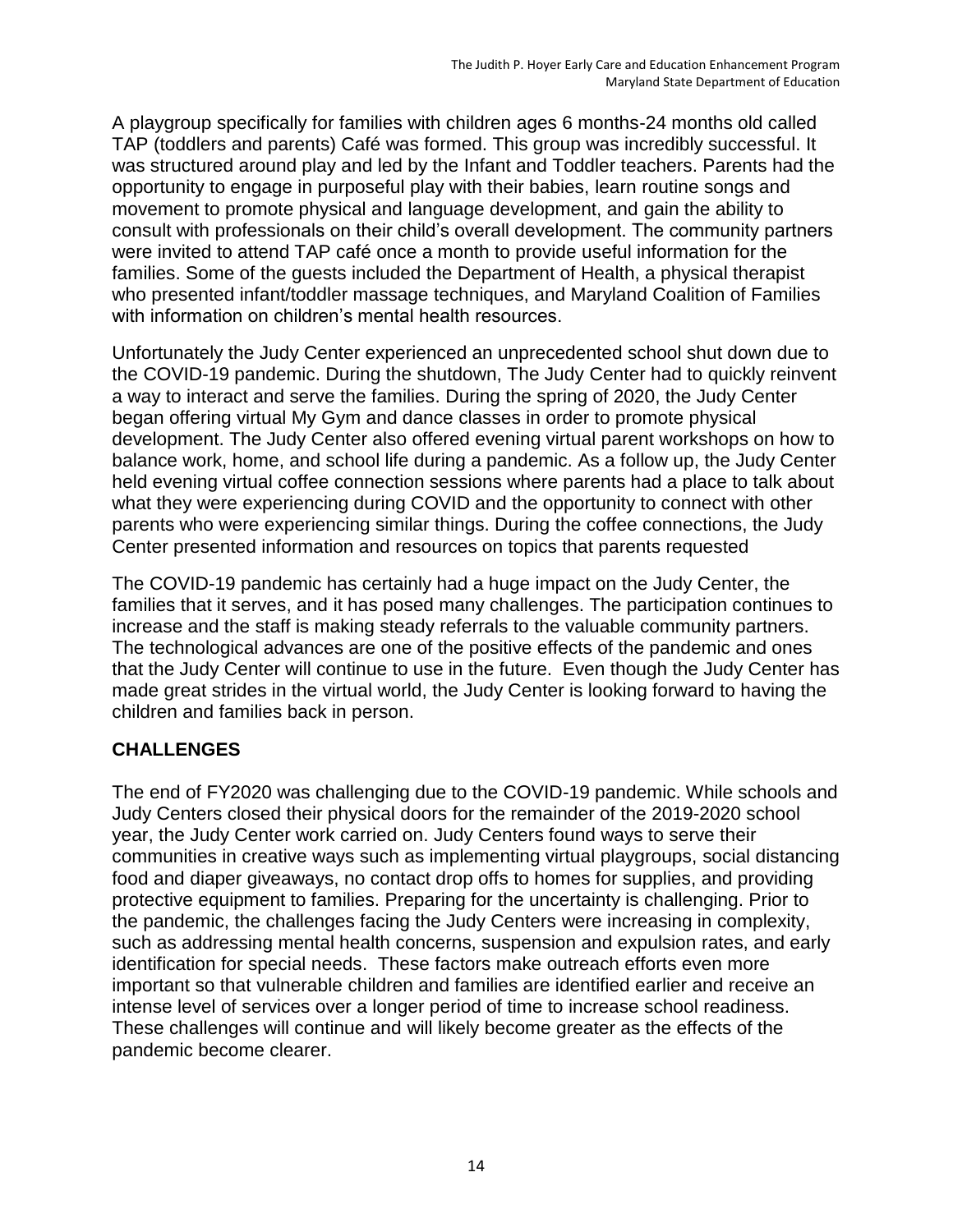During FY2016, the Maryland State Legislature passed legislation for the KRA to be administered as a random sample rather than census administration (all kindergartners assessed) with the provision for local school systems to maintain census administration if desired. In the 2017-2018 school year, Judy Centers in 17 school systems still assessed all entering kindergartners. In the 2018-2019 and 2019-2020 school year, Judy Centers in 22 school systems assessed all entering Kindergartners. The value of the data provided by the KRA at the district level and the ability of the Judy Centers to utilize the data to drive programming is evident through this increase from the 2016-2017 school year, in which Judy Centers in only 14 school systems were assessing all entering kindergarteners.

Judy Center partnerships have become an important and effective support to Title I schools that receive supplemental federal funds to provide additional services in a school district's highest poverty communities. However, while children make early gains and progress during their preschool years, such positive early results are hard to sustain unless the support structure for the family and the individual child's needs are maintained throughout their education.

## **FUTURE ACTIVITIES**

The two generational approach of high-quality early education coupled with the comprehensive family support services approach has proven successful. Congressman Steny H. Hoyer (D-MD) authored a federal provision to encourage the wider adoption of the full-service community schools model that was authorized in Title IV of the Every Student Succeeds Act (ESSA) which was signed into law December 2015 to reauthorize the Elementary and Secondary Education Act (ESEA). The program is authorized at a minimum of 10 grants per year. This is approximately how many grants the demonstration program has been funding since its creation in 2007. Full Service Community Schools are modeled after Judy Centers and serve students K-12.

While children and families make gains with Judy Center services and early childhood education and care programs, it is imperative that supports are in place to help children and families maintain these gains. Supporting families in transition is a core component to school readiness and the transition into kindergarten and elementary school is a milestone for families. Although the goal of improving child and family outcomes is the same for both early childhood education programs and elementary school, the structure can look very different. This often results in families becoming unsure of their role in their child's education and therefore becoming less engaged with the school.

In January 2018, the Commission on Innovation and Excellence in Education, also known as the Kirwan Commission, released its final report. Among the many recommendations for early childhood education, the Commission discussed in detail the critical need to increase supports for families and children under the age of four, specifically those families that are at risk. The Commission stated, "It has an inescapable obligation to make a recommendation designed to strengthen not only the early childhood education system but also the systems that provide other vital services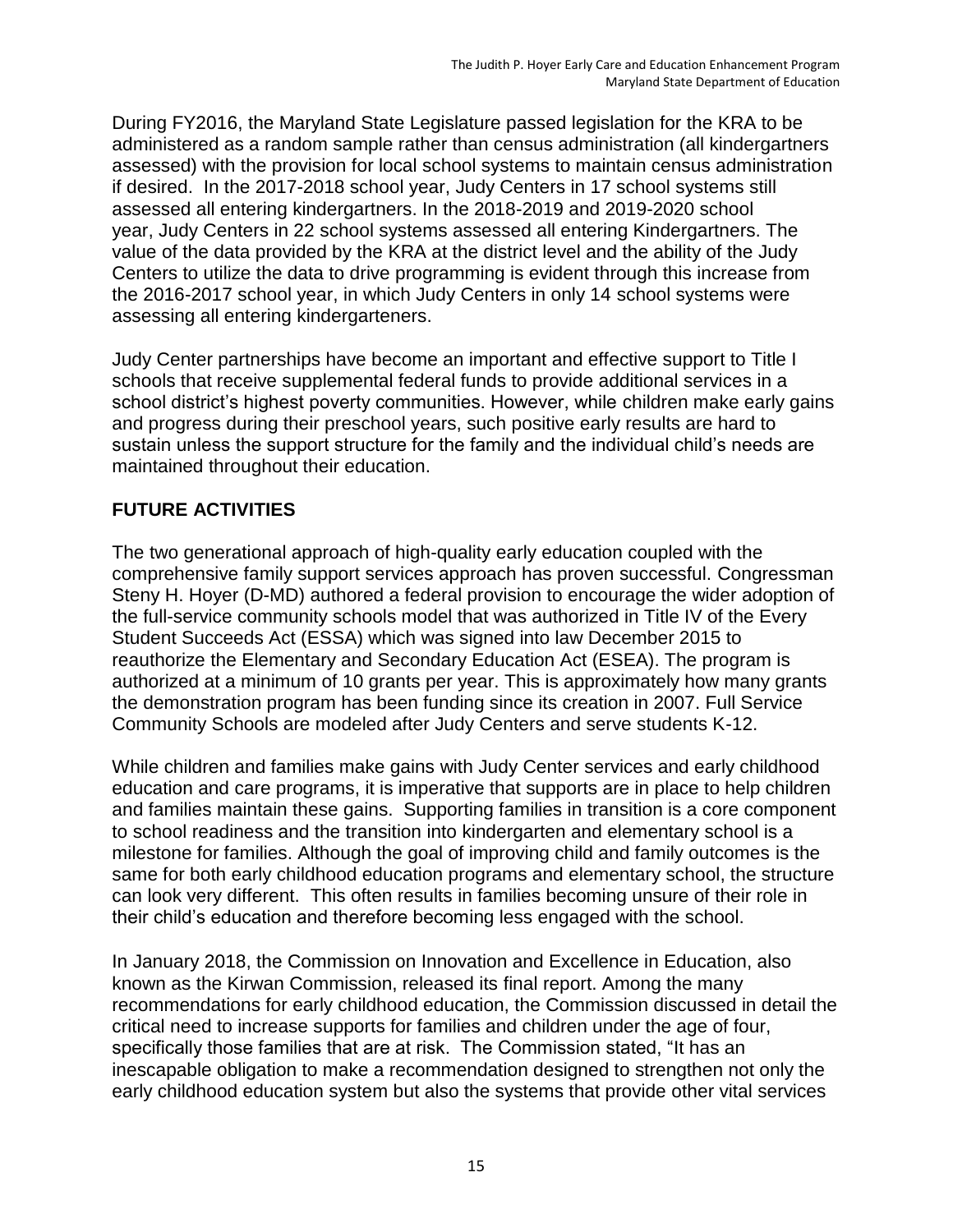in communities, especially those that serve mainly low-income residents because, in the Commission's view, the health, education, and social service systems, at the least, are inextricably and directly related to the function of the schools and to their capacity to do their job, both in early childhood and throughout students' schooling." This had led to the Commission strongly recommending the State significantly expand its network of Judy Centers.

The expansion of the Judy Centers and its services is necessary to ensure that all children enter school ready to succeed, however, a high level of training and technical assistance that is provided by MSDE is required to ensure that all sites operate in an effective manner. To maintain the quality of exemplary programming characteristic of Judy Centers, any increase in the number of sites must be carefully considered should additional funding streams be identified. This will ensure that the number of Judy Centers is kept at a manageable level to ensure MSDE continues to monitor progress closely throughout the expansion period and is able to continue to provide necessary technical assistance, ensuring high quality programming.

# **PRINCIPLE NUMBER TWO KINDERGARTEN ASSESSEMENT**

With the recognition of the importance in providing quality early care and education to our nation's children, the issue of how to assess the quality of that care and instruction in educational terms is being addressed by many states. To promote the development and use of such assessments, the U.S. Departments of Education and Health and Human Services provided federal support through the RTT-ELC grant. Maryland was one of the beneficiaries of this grant and used these funds to provide a variety of projects and initiatives that improved the quality of early childhood care and education. Thanks to the Judith P. Hoyer legislation, Maryland has implemented a kindergarten readiness assessment for all public school kindergartners the last sixteen years. Maryland used RTT-ELC funds to develop Ready for Kindergarten (R4K): Maryland's Early Childhood Comprehensive Assessment includes the Kindergarten Readiness Assessment (KRA) and the Early Learning Assessment (ELA). All public school kindergarten teachers begin administering the KRA at the start of the school year. The ELA is a formative assessment that is available at no cost. The ELA has been developed for children age thirty-six to seventy-two months. It is available for use by early educators who work in child care, Head Start or nursery school settings as well as public school prekindergarten and kindergarten teachers who can use it throughout the school year. In contrast to the KRA, the use of the ELA is optional for schools and early childhood programs. MSDE engaged local school system leaders and teachers throughout the process of developing R4K and informed them about the necessary steps for implementation. The assessment system is supported by a statewide technology infrastructure and a professional development program with the intent to prepare teachers and administrators in the effective use of R4K data. Since the spring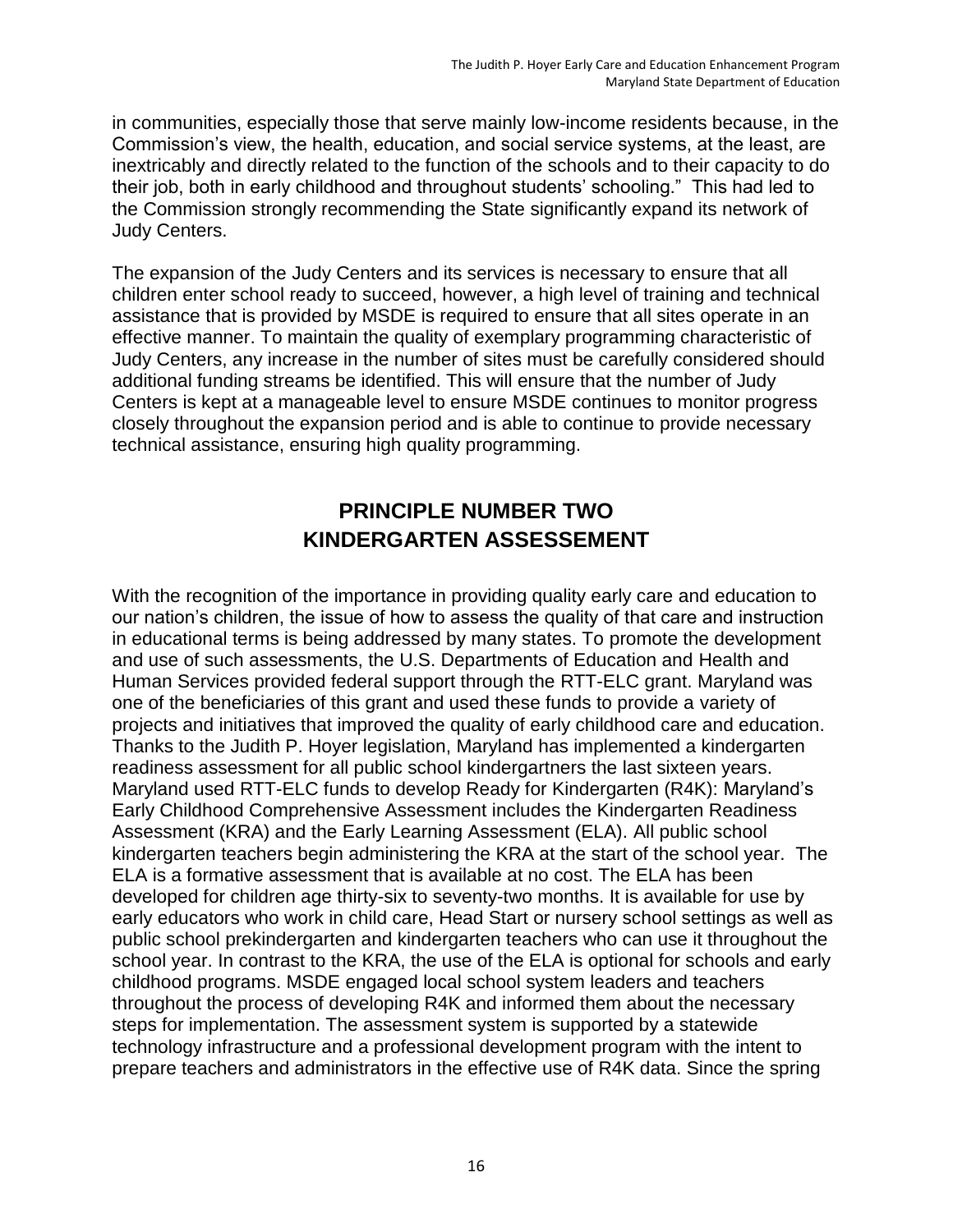of 2014, state approved trainers provide yearly KRA professional development to all kindergarten teachers.

Kindergarten teachers can use the student level KRA data to help plan instruction and to address achievement gaps for individual students. Programs, public schools, Judy Centers, school systems, and local Early Childhood Advisory Councils can also use the disaggregated data to plan programmatic or policy changes that can address the achievement gaps and promote positive outcomes for Maryland children. Although the legislative change to the KRA in 2016 now allows school systems to administer the assessment to a representative sample of kindergarten students, school systems, schools, and individual teachers have the option of continuing to administer the assessment to all of their kindergarten students. For school year 2019-20, eighteen of the twenty-four school systems choose to assess all of their kindergartners resulting in assessing 65% of all kindergartners across the state. This was a significant increase from 2018-19 when only 39% of all kindergartners were assessed. Parents of any assessed student receive an Individual Student Report (ISR) on their child's performance.

## **READY FOR KINDERGARTEN (R4K) SYSTEM**

The Ready for Kindergarten (R4K) System is composed of the KRA and the Early Learning Assessment (ELA). The ELA is an assessment system for children, 36 to 72 months (three to six years of age). It examines the learning progressions (knowledge, skills, and abilities) of children over time. The ELA also defines specific learning progressions at various intervals for each developmental domain. These learning progressions describe the pathway that children typically follow as they learn, or the sequence in which knowledge and skills develop.

The ELA uses observations and evidence of children's work, while the KRA incorporates a combination of selected response items, performance-based items, and observational items. The KRA includes child-friendly technologies, such as a touch screen technology App, to make a sub-set of activities appealing to young children. Teachers have flexibility in the administration of the KRA assessment during the window that starts at the beginning of the school year and concludes October 10th.

The key areas of learning in the ELA measure a child's learning progressions in seven domains. They are:

- Social Foundations
- **Physical Well-Being and Motor Development**
- **Example 2 and Literacy**
- Mathematics
- Science
- Social Studies
- Fine Arts

While all seven domains are available in the ELA, the KRA reports student information across four domains: Social Foundations, Language and Literacy, Mathematics, and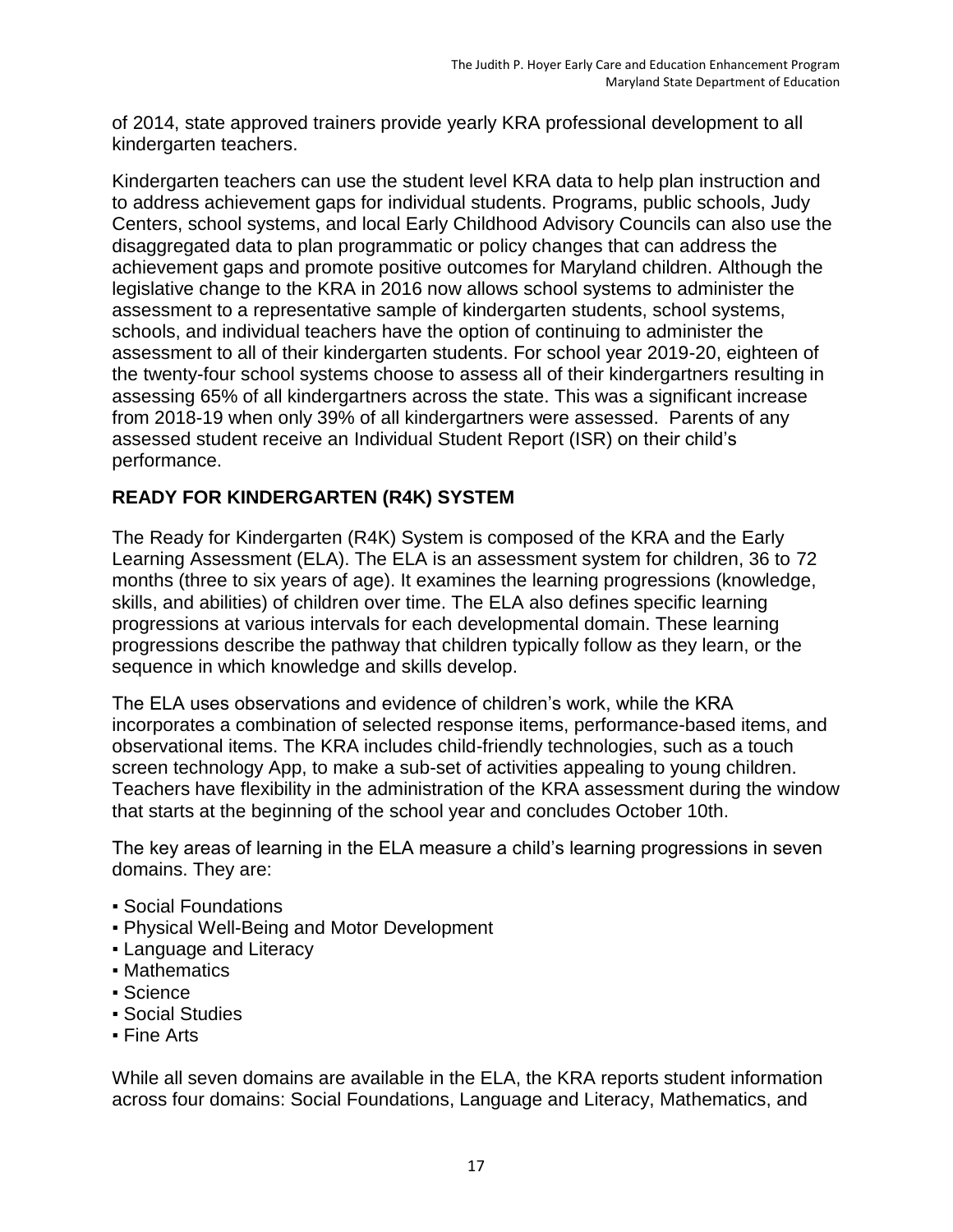Physical Well-Being and Motor Development. The reporting format of the KRA assessment information each year includes individual student reports for parents of assessed students. In census districts, interactive data reports and data displays are available at the classroom, school, school system, and state level. In sample districts, reports are available for the school system and state levels only.

#### **KINDERGARTEN READINESS ASSESSMENT RESULTS**

Annual reports summarizing the statewide results of the KRA are released each year in January. The results provide data on the level of readiness of incoming kindergartners to engage in the kindergarten curriculum. Since the assessment measures the essential skills, knowledge, and behaviors against the Maryland College and Career-Ready Standards for end of year prekindergarten students, the data is a starting point in tracking the annual school readiness results in terms of outcomes for all kindergarten students, as well as subgroups of kindergartners. The outcomes are reported as a composite and by the four domains. The composite score data is reported by performance levels: demonstrating readiness, approaching readiness, and emerging readiness. The domain score data is reported as scale scores. This assessment information should be used to assist kindergarten teachers with their instructional program, determine the strengths and needs of all kindergarten students, and provide appropriate interventions and resources to close any achievement gaps that were identified.

# **PRINCIPLE NUMBER THREE PROGRAM ACCREDITATION AND PREKINDERGARTEN EXPANSION**

Maryland Accreditation recognizes public prekindergarten programs and licensed child care centers that meet the highest standards of quality to benefit children, families, staff, and the community. Maryland Accreditation is a voluntary process in which public prekindergarten and child care centers participate in self-appraisal, program improvement, and external program review. Maryland accredited programs achieve and publicly confirm that they meet high quality state standards. The Maryland Accreditation standards define nationally accepted best practice for policies and procedures in three areas:

- 1. Program Administration
- 2. Program Operation
- 3. Home and Community Partnerships

Maryland Accreditation is beneficial to families to identify high quality programs for their children. Families are included in the self-appraisal process as part of achieving and maintaining accreditation.

In Maryland's current early care and education system, the elements of quality are manifested differently among the various types of providers. Early childhood programs located in public schools are governed by state regulations and operated by local boards of education. Head Start programs for children birth to five are governed by the federal government and operated by local organizations, generally non-profit agencies.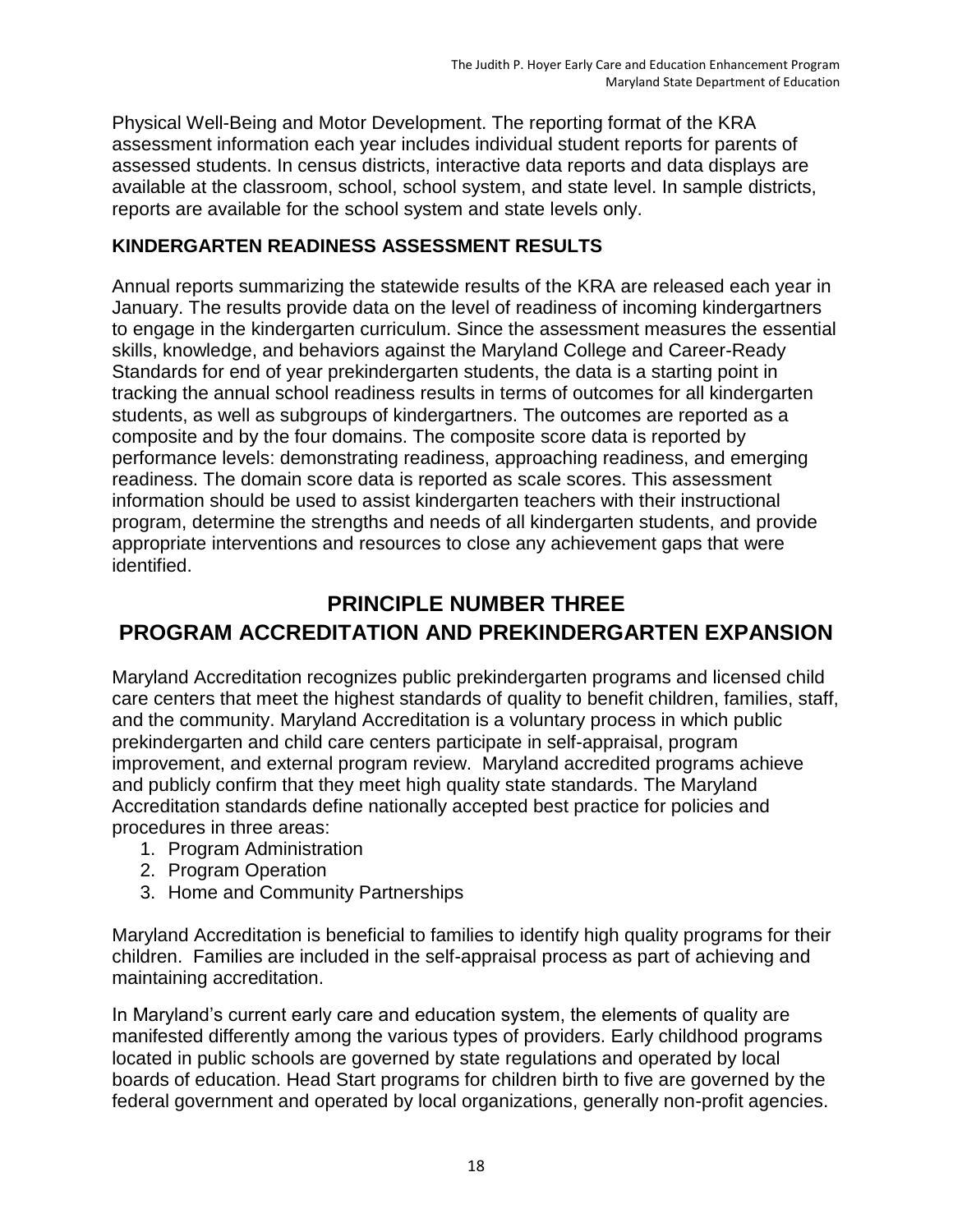Child care and nursery programs are operated privately and either licensed by the MSDE and/or approved by the MSDE in accordance with the non-public school regulations.

Professional development of the child care workforce was one of the major tenets of the original legislation, and thus through the years, Hoyer grant funds have been used to train those directly caring for young children.

### **PREKINDERGARTEN EXPANSION**

The Prekindergarten Expansion Grant, previously funded for four years through a combination of federal preschool grant funds and funds provided by the Maryland Prekindergarten Expansion Act of 2014, is now sustained through state funding as a result of HB 1415 - Commission on Innovation and Excellence in Education passed in 2018. This Bill provided funds beginning in FY2020 for the Prekindergarten Expansion Grant at the FY2019 funding level when the federal grant expired.

The Prekindergarten Expansion Grant, a competitive grant program administered by the Division of Early Childhood at MSDE, funds local school systems and community-based providers to improve the quality of existing half-day slots to full-day or establish new, full-day prekindergarten slots. MSDE awarded \$27 million in prekindergarten expansion grant funds for FY2020.

The Prekindergarten Expansion Grant provides the foundation for a collaborative approach across a mixed delivery system to serve 4-year-olds throughout the state. This grant has been awarded to public schools, Head Start, community-based childcare, Montessori programs, and public charter schools. The scope of Maryland's plan is statewide, thereby including many high-need communities in all regions of the state.

The grant prioritizes communities with schools that have high numbers of income eligible families. In addition, four additional needs' assessment criteria are considered:

- Elementary schools in school improvement (e.g., Focus or Priority schools); ·
- Subgrantees in jurisdictions with the highest number of income eligible four-year olds who are not enrolled in prekindergarten;
- Subgrantees in jurisdictions with high numbers of low-income and Hispanic four year-olds enrolled in informal care arrangements; and
- Subgrantees that provide specialized services for income-eligible four-year-olds who are medically fragile or need therapeutic nursery services.

Eligible programs must serve four-year-old children in a full-day setting at or below 300 percent of federal poverty guidelines, be published at Level 5 in Maryland EXCELS, be currently accredited by MSDE or an MSDE recognized national accrediting organization, and meet the definition of a "High-Quality Prekindergarten Program."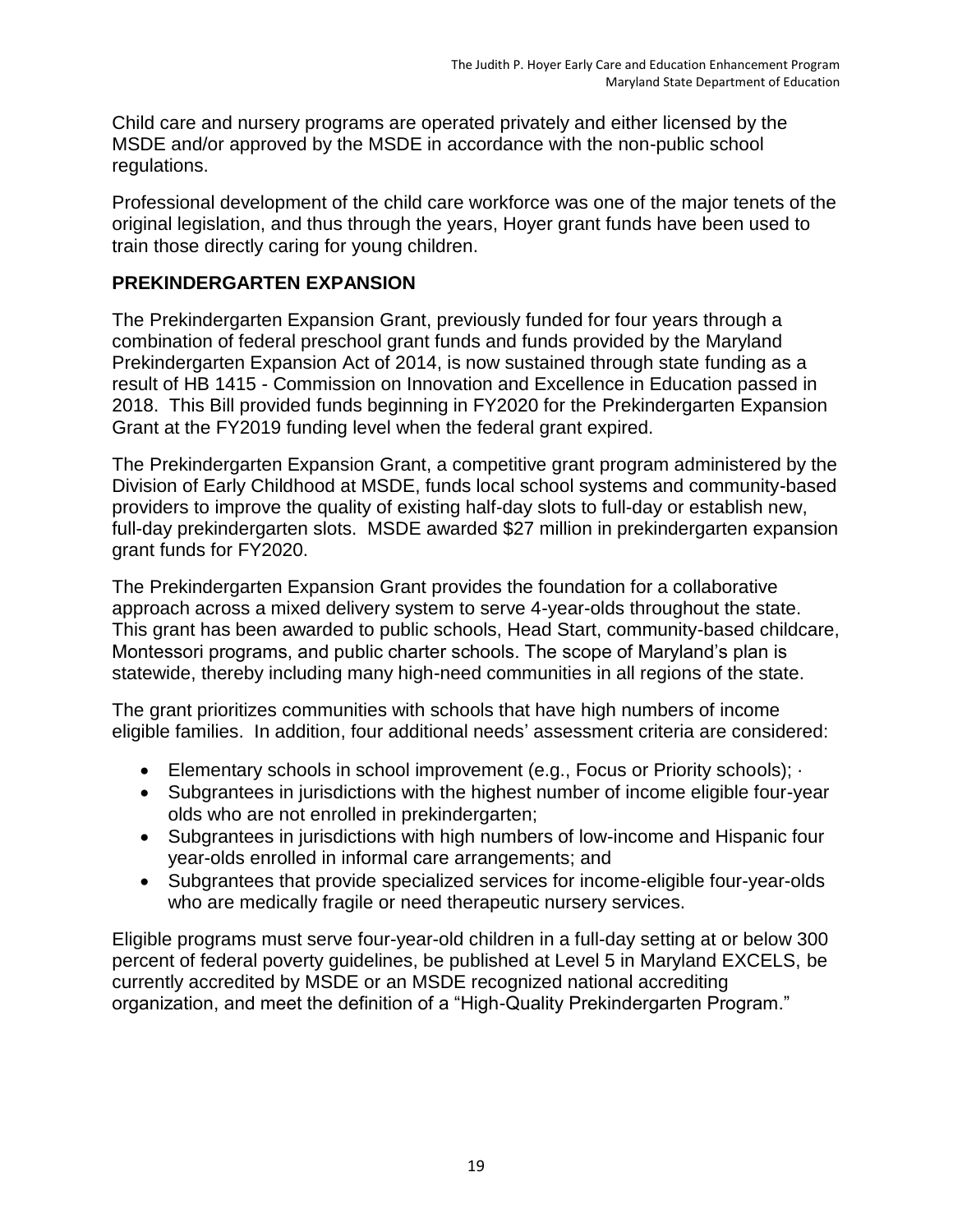### **Definition of a High Quality Prekindergarten Program**

High-Quality Preschool Program means an early learning program that includes structural elements that are evidence-based and nationally recognized as important for ensuring program quality, including at a minimum—

(a) High staff qualifications, including a teacher holding a State certification for teaching in early childhood education or a bachelor's degree in any field pursuing residency through a State-approved alternate pathway, which includes coursework, clinical practice, and evidence of knowledge of content and pedagogy relating to early childhood, as well as a teacher assistant with an AA, CDA, or enrolled in a program to obtain these credentials;

(b) High-quality professional development for all staff;

(c) A child-to-instructional staff ratio of no more than 10 to 1;

(d) A class size of no more than 20 with, at a minimum, one teacher with high staff qualifications as outlined in paragraph (a) of this definition;

(e) A full-day program (6.5 hour instructional day);

(f) Inclusion of children with disabilities to ensure access to and full participation in all opportunities;

(g) Developmentally appropriate, culturally and linguistically responsive instruction and evidence-based curricula, and learning environments that are aligned with the Maryland Early Learning and Development Standards, for at least the year prior to kindergarten entry;

(h) Individualized accommodations and supports so that all children can access and participate fully in learning activities;

(i) Instructional staff salaries that are commensurate with the salaries and benefits of local K-12 instructional staff;

(j) Program evaluation to ensure continuous improvement;

(k) On-site or accessible comprehensive services for children and community partnerships that promote families' access to services that support their children's learning and development; and

(l) Evidence-based health and safety standards.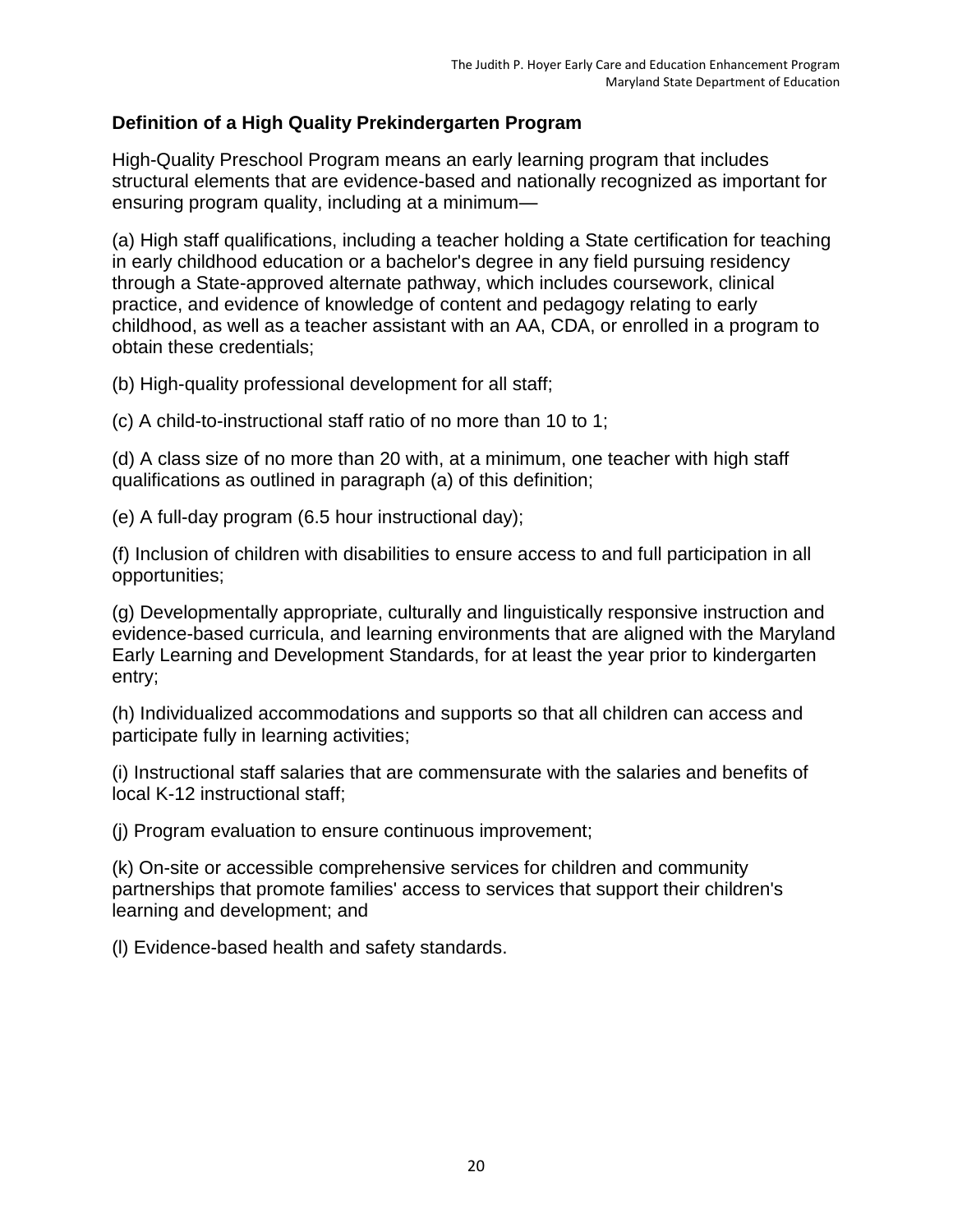# **APPENDIX A**

# **FY2020 Judy Center Early Learning Hubs Program Budget**

| <b>VENDOR NAME</b>      | <b>SCHOOL</b>                 | <b>STATE</b><br><b>FUNDS</b> | <b>FEDERAL</b><br><b>CCDF</b> | <b>FEDERAL</b><br>$B-5$ | <b>GRAND</b><br><b>TOTALS</b> |
|-------------------------|-------------------------------|------------------------------|-------------------------------|-------------------------|-------------------------------|
| <b>Allegany</b>         | <b>Beall</b>                  | 195,000                      |                               | 55,000                  | 250,000                       |
|                         | South Penn                    | 195,000                      |                               | 55,000                  | 250,000                       |
| <b>Anne Arundel</b>     | Hilltop                       | 195,000                      |                               | 55,000                  | 250,000                       |
|                         | <b>Belle Grove</b>            | 195,000                      |                               | 55,000                  | 250,000                       |
| <b>Baltimore City</b>   | Arlington                     | 195,000                      |                               | 55,000                  | 250,000                       |
|                         | Arundel                       | 195,000                      |                               | 55,000                  | 250,000                       |
|                         | <b>Commodore John Rodgers</b> | 195,000                      |                               | 55,000                  | 250,000                       |
|                         | Curtis Bay                    | 195,000                      |                               | 55,000                  | 250,000                       |
|                         | Dorothy I. Height             | 170,000                      | 25,000                        | 55,000                  | 250,000                       |
|                         | Eutaw-Marshburn               | 195,000                      |                               | 55,000                  | 250,000                       |
|                         | <b>Harford Heights</b>        | 195,000                      |                               | 55,000                  | 250,000                       |
|                         | John Ruhrah                   | 195,000                      |                               | 55,000                  | 250,000                       |
|                         | Lakeland                      |                              | 195,000                       | 55,000                  | 250,000                       |
|                         | Liberty                       |                              | 195,000                       | 55,000                  | 250,000                       |
|                         | Moravia Park                  |                              | 125,990                       | 124,010                 | 250,000                       |
| <b>Baltimore County</b> | Campfield                     | 250,000                      |                               |                         | 250,000                       |
|                         | Hawthorne                     | 195,000                      |                               | 55,000                  | 250,000                       |
| <b>Calvert</b>          | <b>Patuxent Appeal Campus</b> | 195,000                      |                               | 55,000                  | 250,000                       |
| <b>Caroline</b>         | Greensboro                    | 195,000                      |                               | 55,000                  | 250,000                       |
|                         | Federalsburg                  | 195,000                      |                               | 55,000                  | 250,000                       |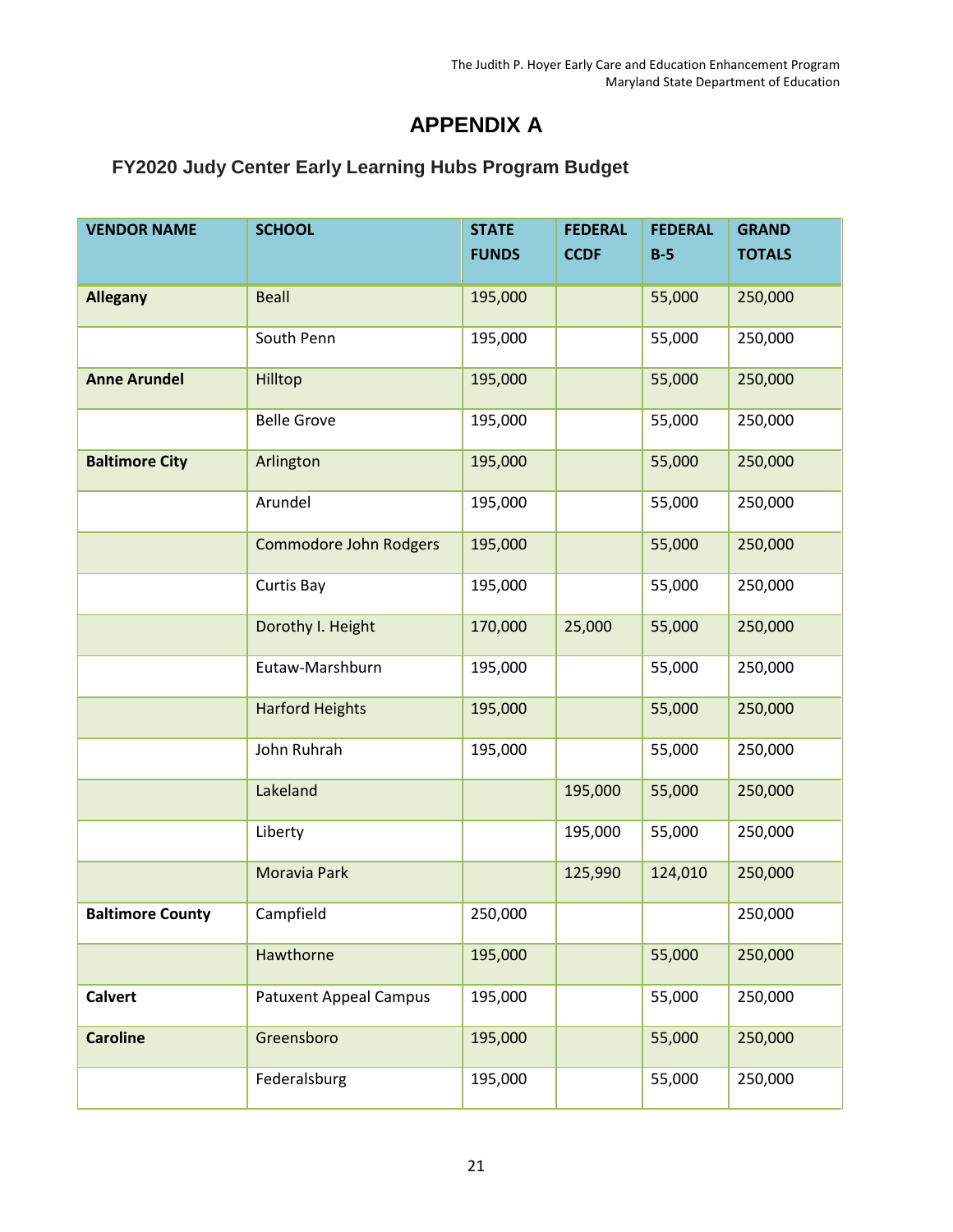| <b>VENDOR NAME</b>     | <b>SCHOOL</b>            | <b>STATE</b> | <b>FEDERAL</b> | <b>FEDERAL</b> | <b>GRAND</b>  |
|------------------------|--------------------------|--------------|----------------|----------------|---------------|
|                        |                          | <b>FUNDS</b> | <b>CCDF</b>    | $B-5$          | <b>TOTALS</b> |
| <b>Carroll</b>         | <b>Cranberry Station</b> | 195,000      |                | 55,000         | 250,000       |
|                        |                          |              |                |                |               |
|                        | Elmer Wolfe              | 195,000      |                | 55,000         | 250,000       |
|                        | <b>Robert Moton</b>      | 195,000      |                | 55,000         | 250,000       |
|                        | Taneytown                | 195,000      |                | 55,000         | 250,000       |
| <b>Cecil</b>           | <b>Thomson Estates</b>   | 195,000      |                | 55,000         | 250,000       |
| <b>Charles</b>         | Dr. Samuel A. Mudd       | 195,000      |                | 55,000         | 250,000       |
|                        | <b>Eva Turner</b>        | 195,000      |                | 55,000         | 250,000       |
| <b>Dorchester</b>      | Sandy Hill               | 145,000      |                | 55,000         | 200,000       |
| <b>Frederick</b>       | Lincoln                  | 195,000      |                | 55,000         | 250,000       |
|                        | Waverly                  |              |                |                |               |
| Garrett                | Friendsville             | 195,000      |                | 55,000         | 250,000       |
|                        | Grantsville              |              |                |                |               |
|                        | <b>Broadford</b>         | 195,000      |                | 55,000         | 250,000       |
|                        | Crellin                  |              |                |                |               |
|                        | <b>Yough Glades</b>      |              |                |                |               |
| <b>Harford</b>         | Magnolia                 | 195,000      |                | 55,000         | 250,000       |
| <b>Howard</b>          | Cradlerock               | 195,000      |                | 55,000         | 250,000       |
| Kent                   | H.H. Garnet              | 195,000      |                | 55,000         | 250,000       |
| <b>Montgomery</b>      | <b>Rolling Terrace</b>   | 195,000      |                | 55,000         | 250,000       |
|                        | Summit Hall              | 195,000      |                | 55,000         | 250,000       |
|                        | <b>Washington Grove</b>  |              |                |                |               |
| <b>Prince George's</b> | <b>Cool Spring</b>       | 195,000      |                | 55,000         | 250,000       |
| <b>Queen Anne's</b>    | Sudlersville             | 195,000      |                | 55,000         | 250,000       |